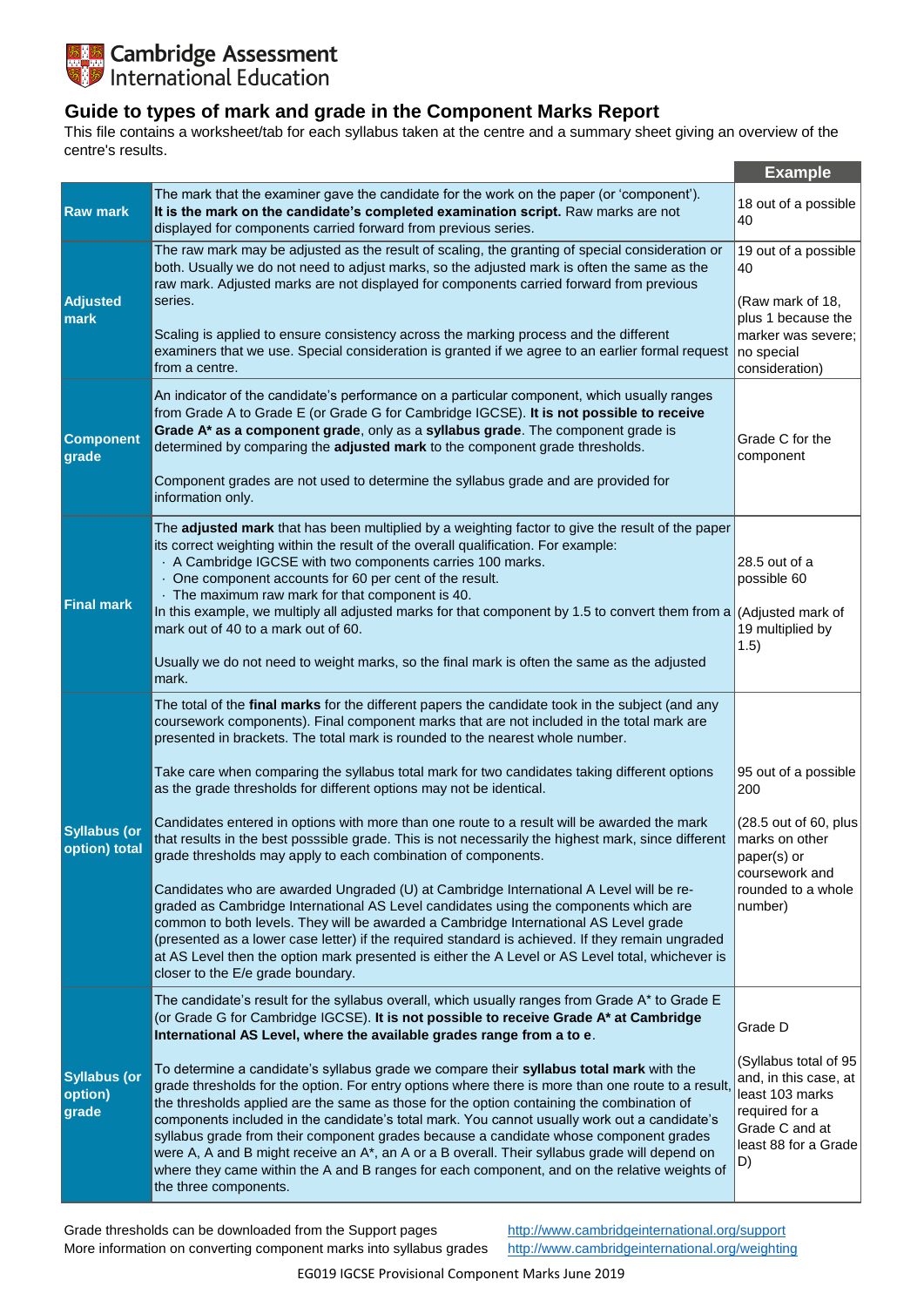#### **June 2019 Component Marks Report for Centre EG019 Syllabus 0467 BIOLOGY**

|                 |                       |                         |                            |                                                           | <b>Component 01</b> |               |                         |          | <b>Component 03</b> |                  |          | <b>Component 06</b> |              |              | <b>Final Marks</b> |              |                                  |                          |
|-----------------|-----------------------|-------------------------|----------------------------|-----------------------------------------------------------|---------------------|---------------|-------------------------|----------|---------------------|------------------|----------|---------------------|--------------|--------------|--------------------|--------------|----------------------------------|--------------------------|
| <b>Syllabus</b> | <b>Option</b><br>code | <b>Centre</b><br>number | <b>Candidate</b><br>number | <b>Candidate name</b>                                     | mark<br>Raw         | Adjusted mark | Grade                   | Raw mark | Adjusted mar        | Grade            | Raw mark | Adjusted marl       | Grade        | Component 01 | Component 03       | Component 06 | <b>Syllabus</b><br>total<br>mark | <b>Syllabus</b><br>grade |
| 0467            | GX                    | EG019                   | 1301                       | Abdel Rahman Mohamed Kamal                                | 32                  | 32            | $\overline{\mathsf{C}}$ | 60       | 60                  | $\overline{C}$   | 16       | 16                  | D            | 48           | 75                 | 16           | 139                              | $\mathsf{C}$             |
| 0467            | <b>GX</b>             | EG019                   | 1303                       | Abdelrahman Ahmed Bahloul                                 | 32                  | 32            | $\mathbf{C}$            | 55       | 55                  | $\mathsf{C}$     | 27       | 27                  | $\mathbf{C}$ | 48           | 68.8               | 27           | 144                              | $\mathsf C$              |
| 0467            | GX                    | EG019                   | 1304                       | Abdelrahman Mohammed Shawki<br>Abdelsalam Mohammed Attman | 38                  | 38            | C                       | 75       | 75                  | C                | 33       | 33                  | C            | 57           | 93.8               | 33           | 184                              | $\mathbf C$              |
| 0467            | <b>GX</b>             | EG019                   | 1305                       | Ahmed Ihab Abdelmeguid Khalifa                            | 39                  | 39            | $\mathsf C$             | 73       | 73                  | $\mathsf C$      | 31       | 31                  | $\mathsf{C}$ | 58.5         | 91.3               | 31           | 181                              | $\mathsf C$              |
| 0467            | GX                    | EG019                   | 1306                       | Ahmed Ihab Ibrahim Aboueleyoun                            | 32                  | 32            | $\mathsf C$             | 65       | 65                  | С                | 29       | 29                  | С            | 48           | 81.3               | 29           | 158                              | C                        |
| 0467            | <b>GX</b>             | EG019                   | 1307                       | Ahmed Mohamed Ahmed Hussien<br><b>Elserse</b>             | 22                  | 22            | D                       | 50       | 50                  | $\mathbf C$      | 13       | 13                  | E            | 33           | 62.5               | 13           | 109                              | D                        |
| 0467            | GX                    | EG019                   | 1308                       | Ahmed Mohamed Khairy Hussein                              | 23                  | 23            | D                       | 40       | 40                  | D                | 21       | 21                  | С            | 34.5         | 50                 | 21           | 106                              | D                        |
| 0467            | <b>GX</b>             | EG019                   | 1309                       | Ahmed Mohamed Mohamed El<br>Wasseef                       | 29                  | 29            | $\mathsf{C}$            | 60       | 60                  | $\mathsf{C}$     | 31       | 31                  | $\mathsf{C}$ | 43.5         | 75                 | 31           | 150                              | $\mathbf C$              |
| 0467            | GX                    | EG019                   | 1310                       | Ahmed Mohsen Elmokadem                                    | 34                  | 34            | C                       | 60       | 60                  | С                | 21       | 21                  | C            | 51           | 75                 | 21           | 147                              | С                        |
| 0467            | <b>GX</b>             | EG019                   | 1311                       | Ali Amr Abdelrehim                                        | 23                  | 23            | D                       | 38       | 38                  | E                | 14       | 14                  | Е            | 34.5         | 47.5               | 14           | 96                               | E                        |
| 0467            | GX                    | EG019                   | 1312                       | Ali Gamal Mohamed Ahmed                                   | 20                  | 20            | E                       | 33       | 33                  | Е                | 8        | 8                   | $\cup$       | 30           | 41.3               | 8            | 79                               | F                        |
| 0467            | <b>GX</b>             | EG019                   | 1313                       | Amira Mohamed Essam                                       | 40                  | 40            | $\mathsf C$             | 76       | 76                  | $\mathbf C$      | 35       | 35                  | $\mathsf{C}$ | 60           | 95                 | 35           | 190                              | C                        |
| 0467            | GX                    | EG019                   | 1314                       | Amr Tamer Ahmed Mounir                                    | 25                  | 25            | C                       | 45       | 45                  | D                | 15       | 15                  | D            | 37.5         | 56.3               | 15           | 109                              | D                        |
| 0467            | <b>GX</b>             | EG019                   | 1315                       | Antwan Michael Fayek                                      | 27                  | 27            | $\mathsf C$             | 45       | 45                  | D                | 19       | 19                  | $\mathsf{C}$ | 40.5         | 56.3               | 19           | 116                              | $\mathsf C$              |
| 0467            | GX                    | EG019                   | 1316                       | Aseel Ahmed Ibrahim Soliman                               | 31                  | 31            | C                       | 55       | 55                  | С                | 24       | 24                  | С            | 46.5         | 68.8               | 24           | 139                              | C                        |
| 0467            | <b>GX</b>             | EG019                   | 1317                       | Bassant Mohammed Abdou Hanafy                             | 35                  | 35            | $\mathsf C$             | 67       | 67                  | $\mathbf C$      | 31       | 31                  | $\mathsf{C}$ | 52.5         | 83.8               | 31           | 167                              | $\mathsf C$              |
| 0467<br>0467    | GX<br><b>GX</b>       | EG019<br>EG019          | 1318<br>1319               | <b>Belal Hatem Fawzi</b><br>Danny Victor Mounir           | 33<br>29            | 33<br>29      | C<br>$\mathsf C$        | 54<br>53 | 54<br>53            | С<br>$\mathsf C$ | 23<br>14 | 23<br>14            | C<br>E.      | 49.5<br>43.5 | 67.5<br>66.3       | 23<br>14     | 140<br>124                       | С<br>$\mathsf C$         |
| 0467            | GX                    | EG019                   | 1320                       | Dina Hesham Mounir Zaki                                   | 31                  | 31            | C                       | 45       | 45                  | D                | 12       | 12                  | F            | 46.5         | 56.3               | 12           | 115                              | C                        |
| 0467            | <b>GX</b>             | EG019                   | 1321                       | Farah Ibrahim Mohamed Allam                               | 21                  | 21            | E                       | 38       | 38                  | E                | 12       | 12                  | F            | 31.5         | 47.5               | 12           | 91                               | E                        |
| 0467            | GX                    | EG019                   | 1322                       | Farida Alaa Mahmoud Dakroury                              | 32                  | 32            | C                       | 61       | 61                  | С                | 22       | 22                  | C.           | 48           | 76.3               | 22           | 146                              | С                        |
| 0467            | <b>GX</b>             | EG019                   | 1323                       | Farida Khaled Ebn Elwalid                                 | 17                  | 17            | G                       | 28       | 28                  | F                | 13       | 13                  | E            | 25.5         | 35                 | 13           | 74                               | F                        |
| 0467            | GX                    | EG019                   | 1324                       | Gamila Mostafa Mahmoud                                    | 32                  | 32            | C                       | 70       | 70                  | С                | 30       | 30                  | C            | 48           | 87.5               | 30           | 166                              | C                        |
| 0467            | <b>GX</b>             | EG019                   | 1325                       | Hamza Ahmed M. Mounir Elgohary                            | 31                  | 31            | $\mathsf C$             | 54       | 54                  | С                | 22       | 22                  | C.           | 46.5         | 67.5               | 22           | 136                              | C                        |
|                 |                       |                         |                            |                                                           |                     |               |                         |          |                     |                  |          |                     |              |              |                    |              |                                  |                          |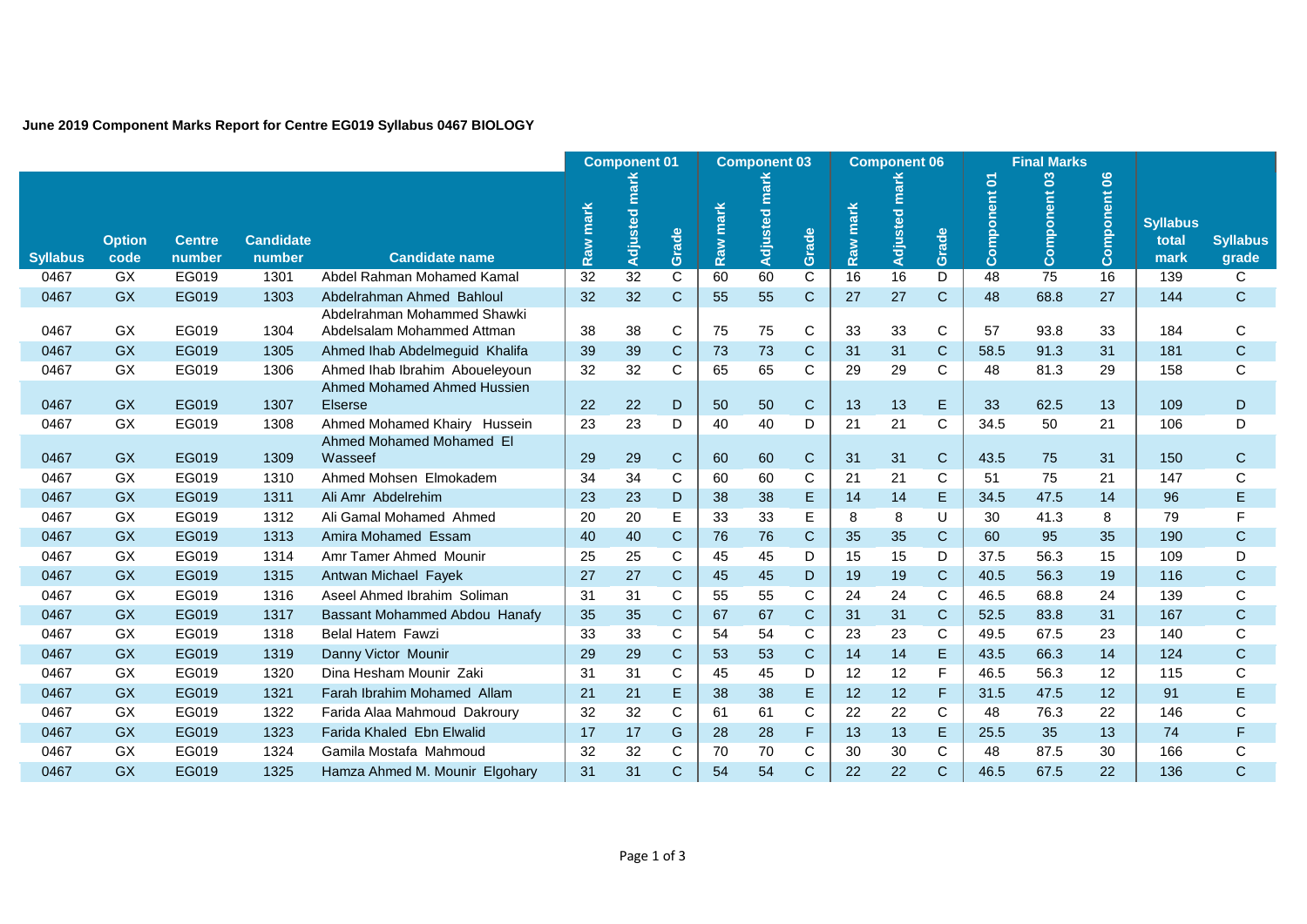|                 |                       |                         |                            |                                           | <b>Component 01</b> |                  |              |          | <b>Component 03</b> |             |          | <b>Component 06</b> |              |              | <b>Final Marks</b> |              |                                  |                          |
|-----------------|-----------------------|-------------------------|----------------------------|-------------------------------------------|---------------------|------------------|--------------|----------|---------------------|-------------|----------|---------------------|--------------|--------------|--------------------|--------------|----------------------------------|--------------------------|
| <b>Syllabus</b> | <b>Option</b><br>code | <b>Centre</b><br>number | <b>Candidate</b><br>number | <b>Candidate name</b>                     | Raw mark            | mark<br>Adjusted | Grade        | Raw mark | Adjusted mark       | Grade       | Raw mark | <b>Adjusted mar</b> | Grade        | Component 01 | Component 03       | Component 06 | <b>Syllabus</b><br>total<br>mark | <b>Syllabus</b><br>grade |
| 0467            | GX                    | EG019                   | 1326                       | Hussein Mohamed Abdel-Fatah<br>Dawood     | 35                  | 35               | $\mathsf C$  | 59       | 59                  | $\mathbf C$ | 32       | 32                  | $\mathbf C$  | 52.5         | 73.8               | 32           | 158                              | $\mathbf C$              |
|                 |                       |                         |                            | <b>Hussien Mohamed Abdallah</b>           |                     |                  |              |          |                     |             |          |                     |              |              |                    |              |                                  |                          |
| 0467            | <b>GX</b>             | EG019                   | 1327                       | Abdelrahman                               | 30                  | 30               | $\mathsf C$  | 41       | 41                  | D           | 31       | 31                  | $\mathbf C$  | 45           | 51.3               | 31           | 127                              | $\mathsf{C}$             |
| 0467            | GX                    | EG019                   | 1328                       | Ihab Ahmed Mohamed Ahab                   | 27                  | 27               | C            | 44       | 44                  | D           | 27       | 27                  | C            | 40.5         | 55                 | 27           | 123                              | $\mathbf C$              |
| 0467            | <b>GX</b>             | EG019                   | 1329                       | Jana Ahmed Hafez                          | 29                  | 29               | $\mathbf C$  | 44       | 44                  | D           | 19       | 19                  | $\mathbf C$  | 43.5         | 55                 | 19           | 118                              | $\mathbf C$              |
| 0467            | GX                    | EG019                   | 1330                       | Jana Hatem Mahmoud Taher                  | 23                  | 23               | D            | 38       | 38                  | E           | 13       | 13                  | $\mathsf E$  | 34.5         | 47.5               | 13           | 95                               | E                        |
| 0467            | <b>GX</b>             | EG019                   | 1331                       | Jana Hazem Fawzy                          | 24                  | 24               | $\mathbf C$  | 30       | 30                  | F           | 13       | 13                  | $\mathsf E$  | 36           | 37.5               | 13           | 87                               | E                        |
| 0467            | GX                    | EG019                   | 1332                       | Jana Tarek Fekry Mostafa                  | 36                  | 36               | $\mathsf C$  | 70       | 70                  | $\mathbf C$ | 35       | 35                  | $\mathbf C$  | 54           | 87.5               | 35           | 177                              | $\mathsf C$              |
| 0467            | <b>GX</b>             | EG019                   | 1333                       | Jana Tarek Salah Ali                      | 28                  | 28               | $\mathsf{C}$ | 47       | 47                  | C           | 14       | 14                  | $\mathsf E$  | 42           | 58.8               | 14           | 115                              | $\mathsf C$              |
| 0467            | GX                    | EG019                   | 1334                       | Kareem Ahmed Mustafa Ahmed<br>Shoaib      | 36                  | 36               | $\mathbf C$  | 57       | 57                  | C           | 22       | 22                  | $\mathbf C$  | 54           | 71.3               | 22           | 147                              | $\mathbf C$              |
| 0467            | <b>GX</b>             | EG019                   | 1335                       | Karem Yasser Mohamed Emam                 | 28                  | 28               | $\mathbf C$  | 48       | 48                  | C           | 24       | 24                  | $\mathbf C$  | 42           | 60                 | 24           | 126                              | $\mathsf C$              |
| 0467            | GX                    | EG019                   | 1336                       | Karim Osama Abdelmoniem                   | 19                  | 19               | F            | 35       | 35                  | Е           | 13       | 13                  | Е            | 28.5         | 43.8               | 13           | 85                               | E                        |
| 0467            | <b>GX</b>             | EG019                   | 1337                       | Madeeh Mohamed Sobhi Abdelghani           | 27                  | 27               | $\mathbf C$  | 43       | 43                  | D           | 21       | 21                  | $\mathbf C$  | 40.5         | 53.8               | 21           | 115                              | $\mathbf C$              |
| 0467            | GX                    | EG019                   | 1338                       | Mahdy Mohamed Mohamed Elmahdy<br>Abdullah | 31                  | 31               | $\mathsf C$  | 61       | 61                  | $\mathbf C$ | 20       | 20                  | $\mathsf{C}$ | 46.5         | 76.3               | 20           | 143                              | $\mathbf C$              |
| 0467            | <b>GX</b>             | EG019                   | 1339                       | Mahmoud Alaa Eldin Mahmoud<br>Elgebeily   | 23                  | 23               | D            | 47       | 47                  | $\mathbf C$ | 9        | $\boldsymbol{9}$    | G            | 34.5         | 58.8               | 9            | 102                              | D                        |
| 0467            | GX                    | EG019                   | 1340                       | Malak Ahmed Abdel Sattar                  | 35                  | 35               | $\mathsf C$  | 65       | 65                  | $\mathbf C$ | 28       | 28                  | $\mathbf C$  | 52.5         | 81.3               | 28           | 162                              | $\mathbf C$              |
| 0467            | <b>GX</b>             | EG019                   | 1341                       | Mariam Khaled Mohyeddin                   | 32                  | 32               | $\mathbf C$  | 51       | 51                  | C           | 23       | 23                  | $\mathbf C$  | 48           | 63.8               | 23           | 135                              | $\mathbf C$              |
| 0467            | GX                    | EG019                   | 1342                       | Mazen Ahmed Fouad Abdelwahab              | 25                  | 25               | C            | 40       | 40                  | D           | 20       | 20                  | C            | 37.5         | 50                 | 20           | 108                              | D                        |
| 0467            | <b>GX</b>             | EG019                   | 1343                       | Mazen Hany Ahmed Gaber                    | 36                  | 36               | $\mathsf{C}$ | 48       | 48                  | $\mathsf C$ | 20       | 20                  | $\mathbf C$  | 54           | 60                 | 20           | 134                              | $\mathsf C$              |
| 0467            | GX                    | EG019                   | 1344                       | Mazen Wael Aboubakr                       | 10                  | 10               | U            | 15       | 15                  | U           | 6        | $\,6$               | U            | 15           | 18.8               | 6            | 40                               | $\sf U$                  |
| 0467            | <b>GX</b>             | EG019                   | 1345                       | <b>Mohamed Mahmoud Younes</b>             | 27                  | 27               | $\mathsf{C}$ | 46       | 46                  | C           | 18       | 18                  | $\mathsf{C}$ | 40.5         | 57.5               | 18           | 116                              | $\mathbf C$              |
| 0467            | GX                    | EG019                   | 1346                       | Mohamed Medhat Mohamed Elsayed            | 39                  | 39               | $\mathsf C$  | 65       | 65                  | C           | 31       | 31                  | C            | 58.5         | 81.3               | 31           | 171                              | $\mathbf C$              |
| 0467            | <b>GX</b>             | EG019                   | 1347                       | <b>Mohamed Wael Nabih</b>                 | 27                  | 27               | $\mathbf C$  | 52       | 52                  | C.          | 18       | 18                  | $\mathsf{C}$ | 40.5         | 65                 | 18           | 124                              | $\mathbf C$              |
| 0467            | GX                    | EG019                   | 1348                       | Nadin Soliman Gouda Soliman<br>Dessouky   | 32                  | 32               | C            | 52       | 52                  | C           | 23       | 23                  | C            | 48           | 65                 | 23           | 136                              | $\mathbf C$              |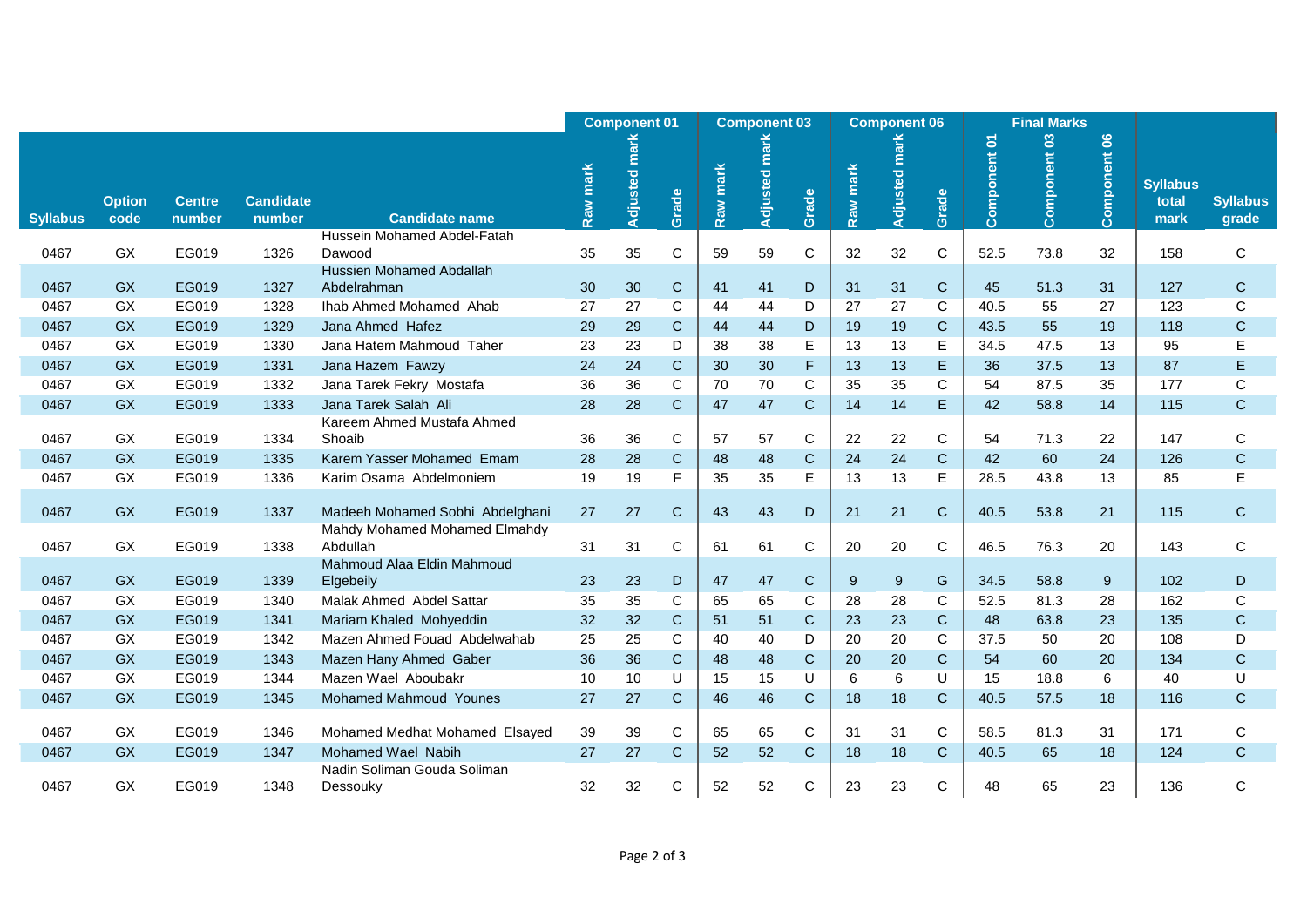|                 |                       |                         |                            |                                  | <b>Component 01</b> |          |               | <b>Component 03</b> |                     |              | <b>Component 06</b> |               |              | <b>Final Marks</b> |              |              |                                  |                          |
|-----------------|-----------------------|-------------------------|----------------------------|----------------------------------|---------------------|----------|---------------|---------------------|---------------------|--------------|---------------------|---------------|--------------|--------------------|--------------|--------------|----------------------------------|--------------------------|
|                 |                       |                         |                            |                                  |                     | mark     |               |                     |                     |              |                     |               |              |                    |              |              |                                  |                          |
| <b>Syllabus</b> | <b>Option</b><br>code | <b>Centre</b><br>number | <b>Candidate</b><br>number | <b>Candidate name</b>            | Raw mark            | Adjusted | Grade         | Raw mark            | <b>Adjusted mar</b> | Grade        | Raw mark            | Adjusted mark | Grade        | Component 01       | Component 03 | Component 06 | <b>Syllabus</b><br>total<br>mark | <b>Syllabus</b><br>grade |
| 0467            | <b>GX</b>             | EG019                   | 1349                       | Nour Ali Mohamed Shawky          | 36                  | 36       | $\mathsf C$   | 62                  | 62                  | $\mathbf{C}$ | 27                  | 27            | $\mathbf C$  | 54                 | 77.5         | 27           | 159                              | C                        |
| 0467            | GX                    | EG019                   | 1350                       | Nour Eldin Ehab Hamdy            | 31                  | 31       | C             | 46                  | 46                  | C            | 31                  | 31            | C            | 46.5               | 57.5         | 31           | 135                              | С                        |
| 0467            | <b>GX</b>             | EG019                   | 1351                       | Nour Khaled Anwar Eldabea        | 16                  | 16       | ${\mathsf G}$ | 39                  | 39                  | E            | 17                  | 17            | D            | 24                 | 48.8         | 17           | 90                               | E                        |
| 0467            | <b>GX</b>             | EG019                   | 1352                       | Novy Ahmad Abd El-Aziz Afify     | 39                  | 39       | C             | 75                  | 75                  | С            | 33                  | 33            | $\mathsf{C}$ | 58.5               | 93.8         | 33           | 185                              | $\mathbf C$              |
| 0467            | <b>GX</b>             | EG019                   | 1353                       | Omar Adel Aly Sadek              | 20                  | 20       | E             | 39                  | 39                  | E            | 15                  | 15            | D            | 30                 | 48.8         | 15           | 94                               | E                        |
| 0467            | GX                    | EG019                   | 1354                       | Omar Baligh Hamdy                | 23                  | 23       | D             | 40                  | 40                  | D            | 15                  | 15            | D            | 34.5               | 50           | 15           | 100                              | D                        |
| 0467            | <b>GX</b>             | EG019                   | 1355                       | Omar Magdy Mostafa               | 25                  | 25       | $\mathbf C$   | 49                  | 49                  | $\mathsf{C}$ | 17                  | 17            | D            | 37.5               | 61.3         | 17           | 116                              | $\mathbf C$              |
| 0467            | GX                    | EG019                   | 1356                       | Omar Mahmoud Mohamed Elshazly    | 36                  | 36       | C             | 69                  | 69                  | $\mathsf C$  | 28                  | 28            | $\mathsf{C}$ | 54                 | 86.3         | 28           | 168                              | $\mathbf C$              |
| 0467            | <b>GX</b>             | EG019                   | 1357                       | Pakinam Wael Ali Hassan          | 31                  | 31       | $\mathbf C$   | 64                  | 64                  | $\mathsf{C}$ | 29                  | 29            | $\mathsf{C}$ | 46.5               | 80           | 29           | 156                              | $\mathbf C$              |
| 0467            | GX                    | EG019                   | 1358                       | Rahaf Yasser Mohamed Raafat Zaki | 33                  | 33       | C             | 57                  | 57                  | C            | 31                  | 31            | $\mathsf{C}$ | 49.5               | 71.3         | 31           | 152                              | $\mathbf C$              |
| 0467            | <b>GX</b>             | EG019                   | 1359                       | Sara Nabil Badr Elzomor          | 31                  | 31       | $\mathbf C$   | 54                  | 54                  | $\mathsf{C}$ | 25                  | 25            | $\mathsf{C}$ | 46.5               | 67.5         | 25           | 139                              | $\mathbf C$              |
| 0467            | GX                    | EG019                   | 1360                       | Seif Osama Abdallah              | 26                  | 26       | C             | 42                  | 42                  | D            | 18                  | 18            | $\mathbf C$  | 39                 | 52.5         | 18           | 110                              | D                        |
| 0467            | <b>GX</b>             | EG019                   | 1361                       | Walid Moussa Khalil Ibrahim      | 34                  | 34       | $\mathbf C$   | 55                  | 55                  | $\mathsf{C}$ | 27                  | 27            | $\mathsf{C}$ | 51                 | 68.8         | 27           | 147                              | $\mathbf C$              |
| 0467            | GX                    | EG019                   | 1362                       | Yasmine Ayman Salah Moussa       | 35                  | 35       | C             | 56                  | 56                  | $\mathsf C$  | 27                  | 27            | $\mathbf C$  | 52.5               | 70           | 27           | 150                              | $\mathbf C$              |
| 0467            | <b>GX</b>             | EG019                   | 1363                       | Yassmin Sameh Mahmoud            | 18                  | 18       | F             | 34                  | 34                  | E.           | 9                   | 9             | G            | 27                 | 42.5         | 9            | 79                               | F                        |
| 0467            | GX                    | EG019                   | 1364                       | Youssef Ahmed Galal              | 28                  | 28       | C             | 66                  | 66                  | С            | 28                  | 28            | C            | 42                 | 82.5         | 28           | 153                              | $\mathbf C$              |
| 0467            | <b>GX</b>             | EG019                   | 1365                       | Youssef Eslam Mohamed Hamdi      | 33                  | 33       | $\mathsf C$   | 59                  | 59                  | $\mathsf{C}$ | 28                  | 28            | $\mathsf{C}$ | 49.5               | 73.8         | 28           | 151                              | $\mathbf C$              |
| 0467            | GX                    | EG019                   | 1366                       | Youssef Mahmoud Ahmed Elkatatny  | 32                  | 32       | C             | 57                  | 57                  | C            | 27                  | 27            | $\mathsf{C}$ | 48                 | 71.3         | 27           | 146                              | C                        |
| 0467            | <b>GX</b>             | EG019                   | 1367                       | Youssef Wael Metwaly Sayed       | 14                  | 14       | U             | 32                  | 32                  | F            | 16                  | 16            | D            | 21                 | 40           | 16           | 77                               | F                        |
| 0467            | <b>GX</b>             | EG019                   | 1368                       | Zeina Amr Mohsen                 | 37                  | 37       | С             | 74                  | 74                  | С            | 32                  | 32            | C            | 55.5               | 92.5         | 32           | 180                              | $\mathbf C$              |
| 0467            | <b>GX</b>             | EG019                   | 1369                       | Ziad Ahmed Moustafa Fawzy        | 35                  | 35       | $\mathbf C$   | 61                  | 61                  | $\mathbf C$  | 25                  | 25            | $\mathbf C$  | 52.5               | 76.3         | 25           | 154                              | $\mathbf C$              |
| 0467            | <b>GX</b>             | EG019                   | 1370                       | Ziad Hassan Abdo Khafagy         | 28                  | 28       | С             | 51                  | 51                  | С            | 19                  | 19            | $\mathsf{C}$ | 42                 | 63.8         | 19           | 125                              | C                        |
| 0467            | <b>GX</b>             | EG019                   | 1373                       | Abdel Aziz Shady Mohamed         | 27                  | 27       | С             | 51                  | 51                  | $\mathsf{C}$ | 16                  | 16            | D            | 40.5               | 63.8         | 16           | 120                              | $\mathbf C$              |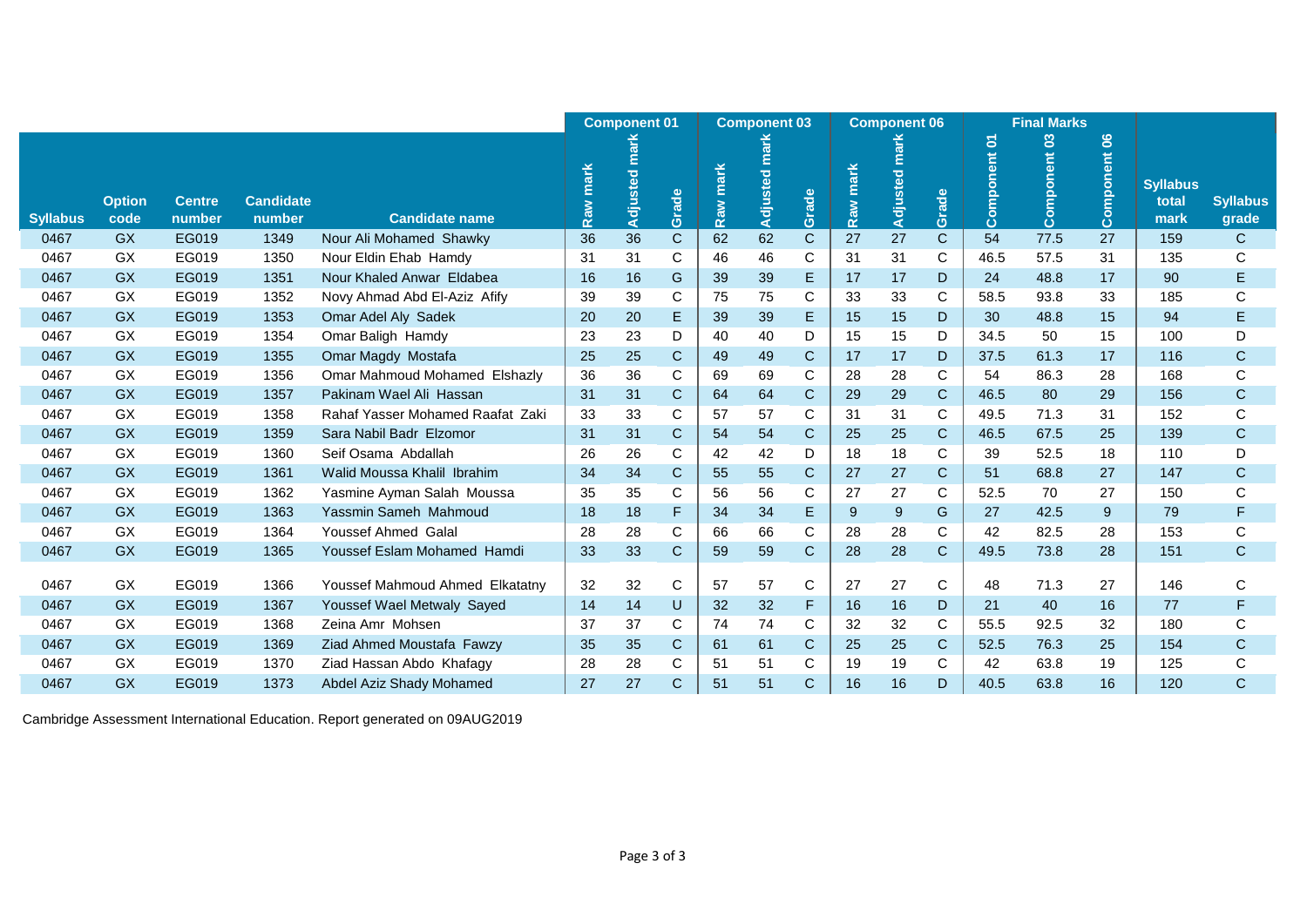#### **June 2019 Component Marks Report for Centre EG019 Syllabus 0468 CHEMISTRY**

|                 |                       |                         |                            |                                                          | <b>Component 01</b> |               |                         | <b>Component 03</b> |               |              | <b>Component 06</b> |                 |              | <b>Final Marks</b> |              |                |                                  |                          |
|-----------------|-----------------------|-------------------------|----------------------------|----------------------------------------------------------|---------------------|---------------|-------------------------|---------------------|---------------|--------------|---------------------|-----------------|--------------|--------------------|--------------|----------------|----------------------------------|--------------------------|
| <b>Syllabus</b> | <b>Option</b><br>code | <b>Centre</b><br>number | <b>Candidate</b><br>number | <b>Candidate name</b>                                    | mark<br>Raw         | Adjusted mark | Grade                   | Raw mark            | Adjusted mark | Grade        | Raw mark            | Adjusted mark   | Grade        | Component 01       | Component 03 | Component 06   | <b>Syllabus</b><br>total<br>mark | <b>Syllabus</b><br>grade |
| 0468            | GX                    | EG019                   | 1301                       | Abdel Rahman Mohamed Kamal                               | 38                  | 38            | $\overline{\mathsf{c}}$ | 61                  | 61            | $\mathsf{C}$ | $\overline{27}$     | $\overline{27}$ | $\mathsf{C}$ | 57                 | 76.3         | 27             | 160                              | C                        |
| 0468            | <b>GX</b>             | EG019                   | 1303                       | Abdelrahman Ahmed Bahloul<br>Abdelrahman Mohammed Shawki | 35                  | 35            | $\mathbf C$             | 65                  | 65            | $\mathbf C$  | 22                  | 22              | $\mathsf{C}$ | 52.5               | 81.3         | 22             | 156                              | C                        |
| 0468            | GX                    | EG019                   | 1304                       | Abdelsalam Mohammed Attman                               | 40                  | 40            | $\mathsf C$             | 73                  | 73            | C            | 33                  | 33              | C            | 60                 | 91.3         | 33             | 184                              | С                        |
| 0468            | <b>GX</b>             | EG019                   | 1305                       | Ahmed Ihab Abdelmeguid Khalifa                           | 38                  | 38            | $\mathbf C$             | 67                  | 67            | $\mathbf C$  | 31                  | 31              | $\mathbf C$  | 57                 | 83.8         | 31             | 172                              | $\mathbf C$              |
| 0468            | GX                    | EG019                   | 1306                       | Ahmed Ihab Ibrahim Aboueleyoun                           | 34                  | 34            | $\mathsf C$             | 63                  | 63            | $\mathsf C$  | 22                  | 22              | $\mathsf C$  | 51                 | 78.8         | 22             | 152                              | C                        |
| 0468            | <b>GX</b>             | EG019                   | 1307                       | Ahmed Mohamed Ahmed Hussien<br><b>Elserse</b>            | 29                  | 29            | $\mathbf C$             | 56                  | 56            | $\mathbf C$  | 25                  | 25              | $\mathsf{C}$ | 43.5               | 70           | 25             | 139                              | $\mathbf C$              |
| 0468            | GX                    | EG019                   | 1308                       | Ahmed Mohamed Khairy Hussein<br>Ahmed Mohamed Mohamed El | 27                  | 27            | $\mathsf C$             | 56                  | 56            | С            | 25                  | 25              | $\mathbf C$  | 40.5               | 70           | 25             | 136                              | $\mathsf C$              |
| 0468            | GX                    | EG019                   | 1309                       | Wasseef                                                  | 31                  | 31            | $\mathsf C$             | 66                  | 66            | $\mathbf C$  | 29                  | 29              | $\mathsf{C}$ | 46.5               | 82.5         | 29             | 158                              | $\mathsf C$              |
| 0468            | GX                    | EG019                   | 1310                       | Ahmed Mohsen Elmokadem                                   | 32                  | 32            | $\mathsf C$             | 66                  | 66            | С            | 28                  | 28              | C            | 48                 | 82.5         | 28             | 159                              | C                        |
| 0468            | <b>GX</b>             | EG019                   | 1311                       | Ali Amr Abdelrehim                                       | 27                  | 27            | $\mathsf C$             | 49                  | 49            | $\mathbf C$  | 18                  | 18              | D            | 40.5               | 61.3         | 18             | 120                              | C                        |
| 0468            | <b>GX</b>             | EG019                   | 1312                       | Ali Gamal Mohamed Ahmed                                  | 21                  | 21            | E                       | 40                  | 40            | D            | $\overline{7}$      | $\overline{7}$  | U            | 31.5               | 50           | $\overline{7}$ | 89                               | E                        |
| 0468            | <b>GX</b>             | EG019                   | 1313                       | Amira Mohamed Essam                                      | 40                  | 40            | $\mathsf C$             | 75                  | 75            | $\mathbf C$  | 32                  | 32              | $\mathsf{C}$ | 60                 | 93.8         | 32             | 186                              | $\mathsf C$              |
| 0468            | GX                    | EG019                   | 1314                       | Amr Tamer Ahmed Mounir                                   | 25                  | 25            | $\mathsf C$             | 45                  | 45            | С            | 19                  | 19              | D            | 37.5               | 56.3         | 19             | 113                              | C                        |
| 0468            | <b>GX</b>             | EG019                   | 1315                       | Antwan Michael Fayek                                     | 32                  | 32            | $\mathsf C$             | 61                  | 61            | $\mathbf C$  | 22                  | 22              | $\mathsf{C}$ | 48                 | 76.3         | 22             | 146                              | $\mathsf C$              |
| 0468            | GX                    | EG019                   | 1316                       | Aseel Ahmed Ibrahim Soliman                              | 40                  | 40            | C                       | 73                  | 73            | С            | 28                  | 28              | С            | 60                 | 91.3         | 28             | 179                              | C                        |
| 0468            | <b>GX</b>             | EG019                   | 1317                       | Bassant Mohammed Abdou Hanafy                            | 36                  | 36            | $\mathsf C$             | 67                  | 67            | $\mathbf C$  | 33                  | 33              | $\mathsf{C}$ | 54                 | 83.8         | 33             | 171                              | $\mathsf C$              |
| 0468            | GX                    | EG019                   | 1318                       | <b>Belal Hatem Fawzi</b>                                 | 33                  | 33            | $\mathsf C$             | 64                  | 64            | С            | 28                  | 28              | C            | 49.5               | 80           | 28             | 158                              | C                        |
| 0468            | <b>GX</b>             | EG019                   | 1319                       | Danny Victor Mounir                                      | 35                  | 35            | $\mathsf C$             | 70                  | 70            | $\mathsf{C}$ | 33                  | 33              | $\mathsf{C}$ | 52.5               | 87.5         | 33             | 173                              | $\mathsf{C}$             |
| 0468            | GX                    | EG019                   | 1320                       | Dina Hesham Mounir Zaki                                  | 29                  | 29            | C                       | 48                  | 48            | $\mathsf C$  | 16                  | 16              | E            | 43.5               | 60           | 16             | 120                              | C                        |
| 0468            | <b>GX</b>             | EG019                   | 1321                       | Farah Ibrahim Mohamed Allam                              | 22                  | 22            | D                       | 34                  | 34            | E.           | 16                  | 16              | E            | 33                 | 42.5         | 16             | 92                               | Ε                        |
| 0468            | GX                    | EG019                   | 1322                       | Farida Alaa Mahmoud Dakroury                             | 36                  | 36            | $\mathsf C$             | 65                  | 65            | $\mathsf C$  | 30                  | 30              | C            | 54                 | 81.3         | 30             | 165                              | C                        |
| 0468            | <b>GX</b>             | EG019                   | 1323                       | Farida Khaled Ebn Elwalid                                | 23                  | 23            | D                       | 40                  | 40            | D            | 16                  | 16              | E            | 34.5               | 50           | 16             | 101                              | D                        |
| 0468            | GX                    | EG019                   | 1324                       | Gamila Mostafa Mahmoud                                   | 38                  | 38            | C                       | 70                  | 70            | С            | 33                  | 33              | C            | 57                 | 87.5         | 33             | 178                              | C<br>$\overline{C}$      |
| 0468            | GX                    | EG019                   | 1325                       | Hamza Ahmed M. Mounir Elgohary                           | 36                  | 36            | $\mathsf C$             | 60                  | 60            | $\mathbf C$  | 19                  | 19              | D            | 54                 | 75           | 19             | 148                              |                          |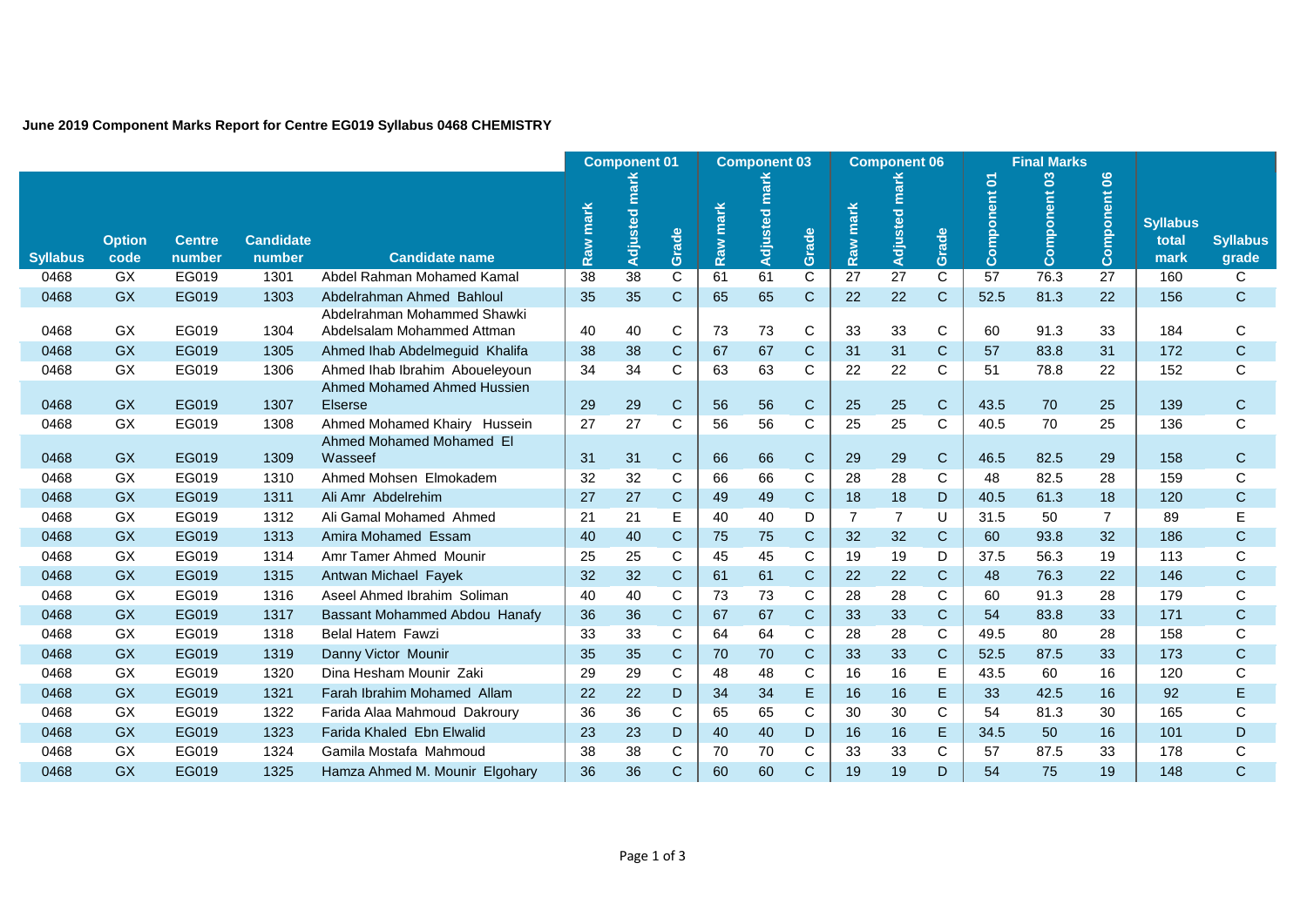|                 |                       |                         |                            |                                              | <b>Component 01</b> |                  |              |          | <b>Component 03</b> |              |                | <b>Component 06</b> |              |              | <b>Final Marks</b> |                |                                  |                          |
|-----------------|-----------------------|-------------------------|----------------------------|----------------------------------------------|---------------------|------------------|--------------|----------|---------------------|--------------|----------------|---------------------|--------------|--------------|--------------------|----------------|----------------------------------|--------------------------|
| <b>Syllabus</b> | <b>Option</b><br>code | <b>Centre</b><br>number | <b>Candidate</b><br>number | <b>Candidate name</b>                        | Raw mark            | mark<br>Adjusted | Grade        | Raw mark | Adjusted mark       | Grade        | Raw mark       | <b>Adjusted mar</b> | Grade        | Component 01 | Component 03       | Component 06   | <b>Syllabus</b><br>total<br>mark | <b>Syllabus</b><br>grade |
| 0468            | GX                    | EG019                   | 1326                       | <b>Hussein Mohamed Abdel-Fatah</b><br>Dawood | 33                  | 33               | $\mathsf C$  | 56       | 56                  | $\mathbf C$  | 30             | 30                  | $\mathbf C$  | 49.5         | 70                 | 30             | 150                              | $\mathbf C$              |
|                 |                       |                         |                            | Hussien Mohamed Abdallah                     |                     |                  |              |          |                     |              |                |                     |              |              |                    |                |                                  |                          |
| 0468            | <b>GX</b>             | EG019                   | 1327                       | Abdelrahman                                  | 30                  | 30               | $\mathbf C$  | 59       | 59                  | $\mathbf{C}$ | 26             | 26                  | $\mathbf C$  | 45           | 73.8               | 26             | 145                              | $\mathsf{C}$             |
| 0468            | GX                    | EG019                   | 1328                       | <b>Ihab Ahmed Mohamed Ahab</b>               | 33                  | 33               | C            | 61       | 61                  | $\mathbf C$  | 35             | 35                  | $\mathsf{C}$ | 49.5         | 76.3               | 35             | 161                              | $\mathbf C$              |
| 0468            | <b>GX</b>             | EG019                   | 1329                       | Jana Ahmed Hafez                             | 35                  | 35               | $\mathsf{C}$ | 62       | 62                  | $\mathsf C$  | 25             | 25                  | $\mathbf C$  | 52.5         | 77.5               | 25             | 155                              | $\mathbf C$              |
| 0468            | GX                    | EG019                   | 1330                       | Jana Hatem Mahmoud Taher                     | 23                  | 23               | D            | 48       | 48                  | С            | 21             | 21                  | C            | 34.5         | 60                 | 21             | 116                              | $\mathbf C$              |
| 0468            | <b>GX</b>             | EG019                   | 1331                       | Jana Hazem Fawzy                             | 22                  | 22               | D            | 46       | 46                  | $\mathbf{C}$ | 11             | 11                  | G            | 33           | 57.5               | 11             | 102                              | $\mathsf D$              |
| 0468            | GX                    | EG019                   | 1332                       | Jana Tarek Fekry Mostafa                     | 37                  | 37               | $\mathsf C$  | 65       | 65                  | C            | 38             | 38                  | $\mathbf C$  | 55.5         | 81.3               | 38             | 175                              | $\mathbf C$              |
| 0468            | <b>GX</b>             | EG019                   | 1333                       | Jana Tarek Salah Ali                         | 27                  | 27               | $\mathbf C$  | 55       | 55                  | $\mathsf C$  | 22             | 22                  | $\mathbf C$  | 40.5         | 68.8               | 22             | 131                              | $\mathsf C$              |
| 0468            | GX                    | EG019                   | 1334                       | Kareem Ahmed Mustafa Ahmed<br>Shoaib         | 38                  | 38               | $\mathsf C$  | 62       | 62                  | C            | 17             | 17                  | D            | 57           | 77.5               | 17             | 152                              | $\mathbf C$              |
| 0468            | <b>GX</b>             | EG019                   | 1335                       | Karem Yasser Mohamed Emam                    | 24                  | 24               | D            | 53       | 53                  | $\mathbf C$  | 19             | 19                  | D            | 36           | 66.3               | 19             | 121                              | $\mathbf C$              |
| 0468            | GX                    | EG019                   | 1336                       | Karim Osama Abdelmoniem                      | 18                  | 18               | E            | 41       | 41                  | D            | 11             | 11                  | G            | 27           | 51.3               | 11             | 89                               | E                        |
| 0468            | <b>GX</b>             | EG019                   | 1337                       | Madeeh Mohamed Sobhi Abdelghani              | 26                  | 26               | $\mathbf C$  | 55       | 55                  | C            | 22             | 22                  | $\mathbf C$  | 39           | 68.8               | 22             | 130                              | $\mathsf{C}$             |
| 0468            | GX                    | EG019                   | 1338                       | Mahdy Mohamed Mohamed Elmahdy<br>Abdullah    | 34                  | 34               | $\mathbf C$  | 64       | 64                  | $\mathbf C$  | 27             | 27                  | $\mathbf C$  | 51           | 80                 | 27             | 158                              | $\mathbf C$              |
| 0468            | <b>GX</b>             | EG019                   | 1339                       | Mahmoud Alaa Eldin Mahmoud<br>Elgebeily      | 28                  | 28               | $\mathsf{C}$ | 49       | 49                  | $\mathbf C$  | 23             | 23                  | $\mathbf C$  | 42           | 61.3               | 23             | 126                              | $\mathbf C$              |
| 0468            | GX                    | EG019                   | 1340                       | Malak Ahmed Abdel Sattar                     | 37                  | 37               | $\mathsf C$  | 68       | 68                  | $\mathbf C$  | 33             | 33                  | $\mathbf C$  | 55.5         | 85                 | 33             | 174                              | $\mathbf C$              |
| 0468            | <b>GX</b>             | EG019                   | 1341                       | Mariam Khaled Mohyeddin                      | 30                  | 30               | $\mathsf C$  | 50       | 50                  | $\mathsf{C}$ | 21             | 21                  | $\mathbf C$  | 45           | 62.5               | 21             | 129                              | $\mathbf C$              |
| 0468            | GX                    | EG019                   | 1342                       | Mazen Ahmed Fouad Abdelwahab                 | 28                  | 28               | C            | 40       | 40                  | D            | 21             | 21                  | $\mathsf{C}$ | 42           | 50                 | 21             | 113                              | $\mathbf C$              |
| 0468            | <b>GX</b>             | EG019                   | 1343                       | Mazen Hany Ahmed Gaber                       | 35                  | 35               | $\mathsf{C}$ | 67       | 67                  | $\mathsf C$  | 23             | 23                  | $\mathbf C$  | 52.5         | 83.8               | 23             | 159                              | $\mathsf C$              |
| 0468            | GX                    | EG019                   | 1344                       | Mazen Wael Aboubakr                          | 12                  | 12               | G            | 29       | 29                  | E            | $\overline{7}$ | $\overline{7}$      | U            | 18           | 36.3               | $\overline{7}$ | 61                               | F                        |
| 0468            | <b>GX</b>             | EG019                   | 1345                       | <b>Mohamed Mahmoud Younes</b>                | 28                  | 28               | $\mathsf{C}$ | 50       | 50                  | $\mathsf C$  | 23             | 23                  | $\mathbf C$  | 42           | 62.5               | 23             | 128                              | $\mathsf{C}$             |
| 0468            | GX                    | EG019                   | 1346                       | Mohamed Medhat Mohamed Elsayed               | 38                  | 38               | $\mathsf C$  | 70       | 70                  | C            | 34             | 34                  | $\mathbf C$  | 57           | 87.5               | 34             | 179                              | $\mathsf C$              |
| 0468            | <b>GX</b>             | EG019                   | 1347                       | Mohamed Wael Nabih                           | 34                  | 34               | $\mathsf{C}$ | 67       | 67                  | $\mathbf C$  | 25             | 25                  | $\mathsf{C}$ | 51           | 83.8               | 25             | 160                              | $\mathbf C$              |
| 0468            | GX                    | EG019                   | 1348                       | Nadin Soliman Gouda Soliman<br>Dessouky      | 29                  | 29               | $\mathsf C$  | 63       | 63                  | C            | 21             | 21                  | C            | 43.5         | 78.8               | 21             | 143                              | $\mathbf C$              |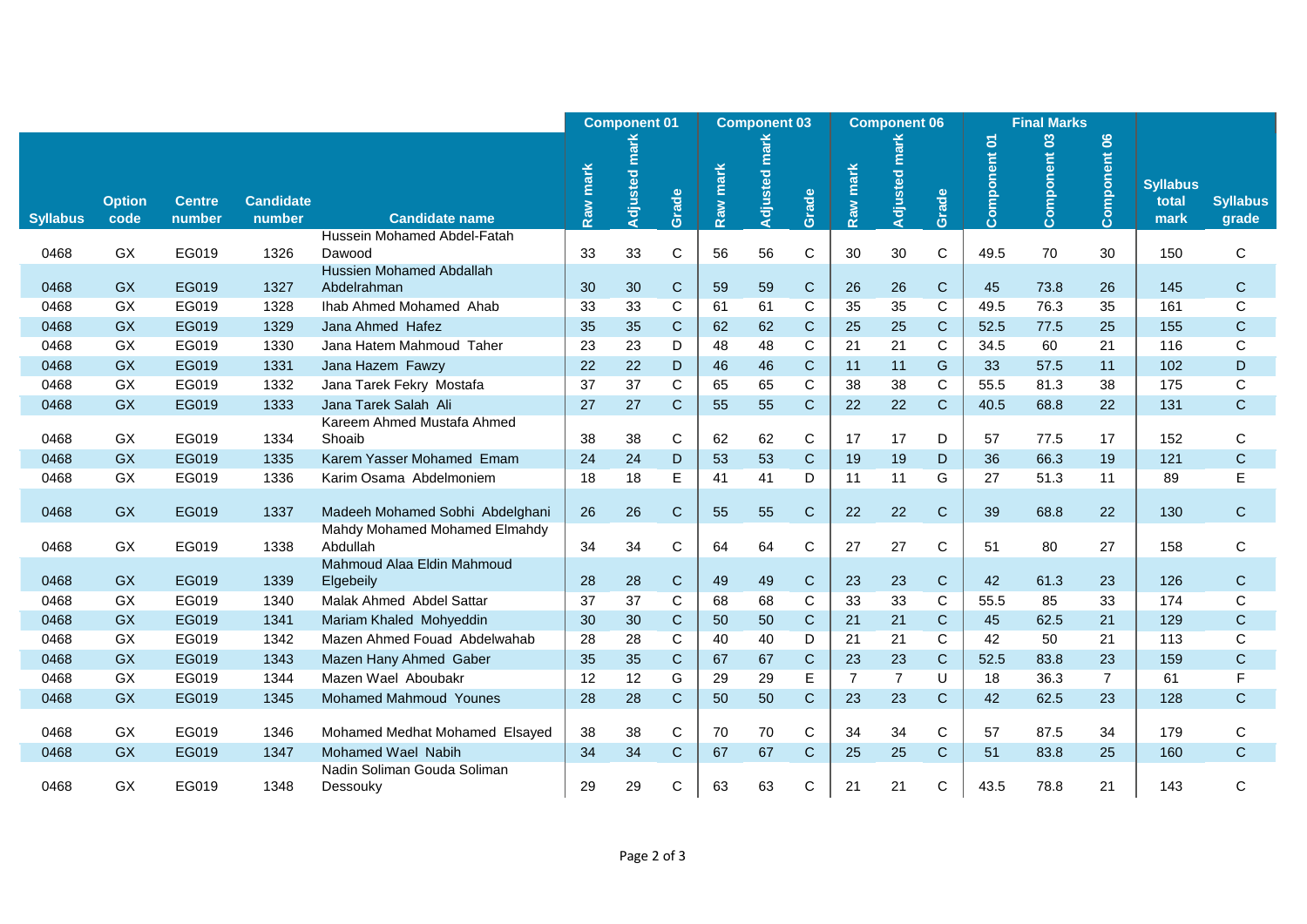|                 |                       |                         |                            |                                  | <b>Component 01</b> |               |             |          | <b>Component 03</b> |              |          | <b>Component 06</b> |              |              | <b>Final Marks</b>  |              |                                  |                          |
|-----------------|-----------------------|-------------------------|----------------------------|----------------------------------|---------------------|---------------|-------------|----------|---------------------|--------------|----------|---------------------|--------------|--------------|---------------------|--------------|----------------------------------|--------------------------|
|                 |                       |                         |                            |                                  |                     |               |             |          | marl                |              |          |                     |              |              |                     |              |                                  |                          |
| <b>Syllabus</b> | <b>Option</b><br>code | <b>Centre</b><br>number | <b>Candidate</b><br>number | <b>Candidate name</b>            | Raw mark            | Adjusted mark | Grade       | Raw mark | Adjusted            | Grade        | Raw mark | <b>Adjusted mar</b> | Grade        | Component 01 | <b>Component 03</b> | Component 06 | <b>Syllabus</b><br>total<br>mark | <b>Syllabus</b><br>grade |
| 0468            | <b>GX</b>             | EG019                   | 1349                       | Nour Ali Mohamed Shawky          | 34                  | 34            | $\mathsf C$ | 69       | 69                  | $\mathbf C$  | 29       | 29                  | $\mathbf C$  | 51           | 86.3                | 29           | 166                              | C                        |
| 0468            | GX                    | EG019                   | 1350                       | Nour Eldin Ehab Hamdy            | 25                  | 25            | С           | 60       | 60                  | С            | 20       | 20                  | C            | 37.5         | 75                  | 20           | 133                              | C                        |
| 0468            | <b>GX</b>             | EG019                   | 1351                       | Nour Khaled Anwar Eldabea        | 17                  | 17            | E           | 51       | 51                  | $\mathbf{C}$ | 21       | 21                  | $\mathsf{C}$ | 25.5         | 63.8                | 21           | 110                              | D                        |
| 0468            | GX                    | EG019                   | 1352                       | Novy Ahmad Abd El-Aziz Afify     | 37                  | 37            | С           | 73       | 73                  | С            | 34       | 34                  | C            | 55.5         | 91.3                | 34           | 181                              | C                        |
| 0468            | <b>GX</b>             | EG019                   | 1353                       | Omar Adel Aly Sadek              | 31                  | 31            | $\mathsf C$ | 52       | 52                  | $\mathsf{C}$ | 23       | 23                  | $\mathbf C$  | 46.5         | 65                  | 23           | 135                              | $\mathbf C$              |
| 0468            | GX                    | EG019                   | 1354                       | Omar Baligh Hamdy                | 35                  | 35            | С           | 53       | 53                  | С            | 20       | 20                  | C            | 52.5         | 66.3                | 20           | 139                              | С                        |
| 0468            | <b>GX</b>             | EG019                   | 1355                       | Omar Magdy Mostafa               | 29                  | 29            | $\mathsf C$ | 48       | 48                  | $\mathsf{C}$ | 20       | 20                  | $\mathsf{C}$ | 43.5         | 60                  | 20           | 124                              | $\mathbf C$              |
| 0468            | GX                    | EG019                   | 1356                       | Omar Mahmoud Mohamed Elshazly    | 37                  | 37            | С           | 65       | 65                  | С            | 29       | 29                  | C            | 55.5         | 81.3                | 29           | 166                              | C                        |
| 0468            | <b>GX</b>             | EG019                   | 1357                       | Pakinam Wael Ali Hassan          | 33                  | 33            | $\mathsf C$ | 60       | 60                  | $\mathsf{C}$ | 24       | 24                  | $\mathbf C$  | 49.5         | 75                  | 24           | 149                              | $\mathbf C$              |
| 0468            | GX                    | EG019                   | 1358                       | Rahaf Yasser Mohamed Raafat Zaki | 38                  | 38            | C           | 68       | 68                  | C            | 21       | 21                  | C            | 57           | 85                  | 21           | 163                              | $\mathbf C$              |
| 0468            | <b>GX</b>             | EG019                   | 1359                       | Sara Nabil Badr Elzomor          | 36                  | 36            | $\mathsf C$ | 64       | 64                  | $\mathbf C$  | 26       | 26                  | $\mathbf C$  | 54           | 80                  | 26           | 160                              | $\mathbf C$              |
| 0468            | GX                    | EG019                   | 1360                       | Seif Osama Abdallah              | 28                  | 28            | C           | 47       | 47                  | C            | 16       | 16                  | Е            | 42           | 58.8                | 16           | 117                              | $\mathbf C$              |
| 0468            | <b>GX</b>             | EG019                   | 1361                       | Walid Moussa Khalil Ibrahim      | 27                  | 27            | $\mathsf C$ | 60       | 60                  | $\mathbf C$  | 28       | 28                  | $\mathbf C$  | 40.5         | 75                  | 28           | 144                              | $\mathbf C$              |
| 0468            | GX                    | EG019                   | 1362                       | Yasmine Ayman Salah Moussa       | 33                  | 33            | C           | 74       | 74                  | C            | 31       | 31                  | $\mathsf{C}$ | 49.5         | 92.5                | 31           | 173                              | $\mathbf C$              |
| 0468            | <b>GX</b>             | EG019                   | 1363                       | Yassmin Sameh Mahmoud            | 22                  | 22            | D           | 38       | 38                  | D            | 18       | 18                  | D            | 33           | 47.5                | 18           | 99                               | $\mathsf D$              |
| 0468            | GX                    | EG019                   | 1364                       | Youssef Ahmed Galal              | 35                  | 35            | C           | 68       | 68                  | C            | 29       | 29                  | C            | 52.5         | 85                  | 29           | 167                              | $\mathbf C$              |
| 0468            | <b>GX</b>             | EG019                   | 1365                       | Youssef Eslam Mohamed Hamdi      | 37                  | 37            | $\mathsf C$ | 66       | 66                  | $\mathbf C$  | 22       | 22                  | $\mathsf{C}$ | 55.5         | 82.5                | 22           | 160                              | $\mathbf C$              |
| 0468            | GX                    | EG019                   | 1366                       | Youssef Mahmoud Ahmed Elkatatny  | 35                  | 35            | С           | 67       | 67                  | C            | 29       | 29                  | C            | 52.5         | 83.8                | 29           | 165                              | C                        |
| 0468            | <b>GX</b>             | EG019                   | 1367                       | Youssef Wael Metwaly Sayed       | 24                  | 24            | D           | 56       | 56                  | $\mathsf{C}$ | 25       | 25                  | $\mathbf C$  | 36           | 70                  | 25           | 131                              | $\mathbf C$              |
| 0468            | GX                    | EG019                   | 1368                       | Zeina Amr Mohsen                 | 40                  | 40            | С           | 77       | 77                  | С            | 35       | 35                  | C            | 60           | 96.3                | 35           | 191                              | $\mathbf C$              |
| 0468            | <b>GX</b>             | EG019                   | 1369                       | Ziad Ahmed Moustafa Fawzy        | 38                  | 38            | C           | 66       | 66                  | $\mathsf{C}$ | 31       | 31                  | $\mathbf C$  | 57           | 82.5                | 31           | 171                              | $\mathbf C$              |
| 0468            | GX                    | EG019                   | 1370                       | Ziad Hassan Abdo Khafagy         | 26                  | 26            | С           | 61       | 61                  | С            | 21       | 21                  | C            | 39           | 76.3                | 21           | 136                              | C                        |
| 0468            | GX                    | EG019                   | 1373                       | Abdel Aziz Shady Mohamed         | 28                  | 28            | C           | 58       | 58                  | $\mathsf{C}$ | 16       | 16                  | E            | 42           | 72.5                | 16           | 131                              | $\mathbf C$              |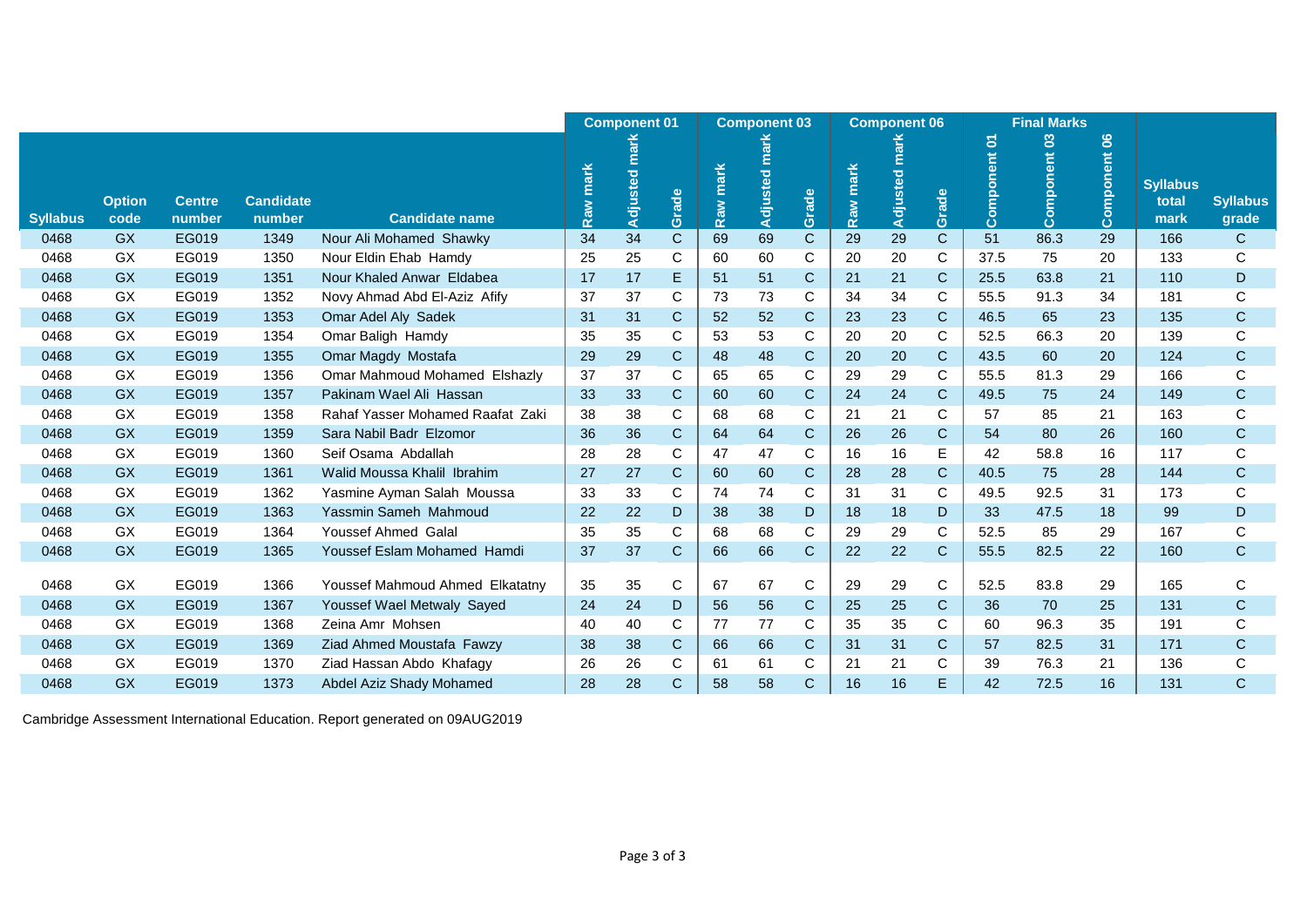|                 |                       |                         |                            |                                                           |          | <b>Component 01</b> |              |          | <b>Component 02</b> |              | <b>Final Marks</b> |                           |                               |                          |
|-----------------|-----------------------|-------------------------|----------------------------|-----------------------------------------------------------|----------|---------------------|--------------|----------|---------------------|--------------|--------------------|---------------------------|-------------------------------|--------------------------|
| <b>Syllabus</b> | <b>Option</b><br>code | <b>Centre</b><br>number | <b>Candidate</b><br>number | <b>Candidate name</b>                                     | Raw mark | mark<br>Adjusted    | Grade        | Raw mark | Adjusted mark       | Grade        | Component 01       | $\mathbf{S}$<br>Component | <b>Syllabus</b><br>total mark | <b>Syllabus</b><br>grade |
| 0465            | D                     | EG019                   | 1301                       | Abdel Rahman Mohamed Kamal                                | 51       | 51                  | $\mathsf{C}$ | 26       | 26                  | $\mathsf{C}$ | 119                | 52                        | 171                           | $\mathsf{C}$             |
| 0465            | D                     | EG019                   | 1303                       | Abdelrahman Ahmed Bahloul                                 | 42       | 42                  | D            | 27       | 27                  | $\mathsf{C}$ | 98                 | 54                        | 152                           | $\mathbf C$              |
| 0465            | D                     | EG019                   | 1304                       | Abdelrahman Mohammed Shawki<br>Abdelsalam Mohammed Attman | 54       | 54                  | C            | 26       | 26                  | $\mathsf{C}$ | 126                | 52                        | 178                           | $\mathsf{C}$             |
| 0465            | D                     | EG019                   | 1305                       | Ahmed Ihab Abdelmeguid Khalifa                            | 53       | 53                  | C            | 26       | 26                  | $\mathbf C$  | 123.7              | 52                        | 176                           | $\mathbf C$              |
| 0465            | D                     | EG019                   | 1306                       | Ahmed Ihab Ibrahim Aboueleyoun                            | 46       | 46                  | C            | 25       | 25                  | C            | 107.3              | 50                        | 157                           | $\mathbf C$              |
| 0465            | D                     | EG019                   | 1307                       | Ahmed Mohamed Ahmed Hussien<br><b>Elserse</b>             | 50       | 50                  | $\mathsf C$  | 22       | 22                  | $\mathsf{C}$ | 116.7              | 44                        | 161                           | $\mathsf C$              |
| 0465            | D                     | EG019                   | 1308                       | Ahmed Mohamed Khairy Hussein                              | 36       | 36                  | E            | 18       | 18                  | D            | 84                 | 36                        | 120                           | E                        |
| 0465            | D                     | EG019                   | 1309                       | Ahmed Mohamed Mohamed El<br>Wasseef                       | 55       | 55                  | $\mathbf C$  | 26       | 26                  | $\mathbf C$  | 128.3              | 52                        | 180                           | $\mathbf C$              |
| 0465            | D                     | EG019                   | 1310                       | Ahmed Mohsen Elmokadem                                    | 51       | 51                  | С            | 29       | 29                  | C            | 119                | 58                        | 177                           | C                        |
| 0465            | D                     | EG019                   | 1311                       | Ali Amr Abdelrehim                                        | 46       | 46                  | $\mathsf C$  | 23       | 23                  | $\mathbf C$  | 107.3              | 46                        | 153                           | $\mathsf C$              |
| 0465            | D                     | EG019                   | 1312                       | Ali Gamal Mohamed Ahmed                                   | 44       | 44                  | C            | 15       | 15                  | Е            | 102.7              | 30                        | 133                           | D                        |
| 0465            | D                     | EG019                   | 1313                       | Amira Mohamed Essam                                       | 52       | 52                  | $\mathsf C$  | 29       | 29                  | $\mathbf C$  | 121.3              | 58                        | 179                           | $\mathbf C$              |
| 0465            | D                     | EG019                   | 1314                       | Amr Tamer Ahmed Mounir                                    | 49       | 49                  | C            | 28       | 28                  | $\mathsf{C}$ | 114.3              | 56                        | 170                           | $\mathbf C$              |
| 0465            | D                     | EG019                   | 1315                       | Antwan Michael Fayek                                      | 42       | 42                  | D            | 17       | 17                  | E            | 98                 | 34                        | 132                           | D                        |
| 0465            | D                     | EG019                   | 1316                       | Aseel Ahmed Ibrahim Soliman                               | 56       | 56                  | С            | 28       | 28                  | C            | 130.7              | 56                        | 187                           | $\mathsf C$              |
| 0465            | $\mathsf D$           | EG019                   | 1317                       | Bassant Mohammed Abdou Hanafy                             | 50       | 50                  | $\mathsf C$  | 24       | 24                  | $\mathbf C$  | 116.7              | 48                        | 165                           | $\mathsf{C}$             |
| 0465            | D                     | EG019                   | 1318                       | Belal Hatem Fawzi                                         | 48       | 48                  | C            | 23       | 23                  | $\mathsf{C}$ | 112                | 46                        | 158                           | $\mathbf C$              |
| 0465            | D                     | EG019                   | 1319                       | Danny Victor Mounir                                       | 54       | 54                  | $\mathsf C$  | 25       | 25                  | $\mathbf{C}$ | 126                | 50                        | 176                           | $\mathbf C$              |
| 0465            | D                     | EG019                   | 1320                       | Dina Hesham Mounir Zaki                                   | 50       | 50                  | С            | 24       | 24                  | $\mathsf{C}$ | 116.7              | 48                        | 165                           | $\mathsf C$              |
| 0465            | D                     | EG019                   | 1321                       | Farah Ibrahim Mohamed Allam                               | 51       | 51                  | $\mathsf C$  | 23       | 23                  | $\mathsf{C}$ | 119                | 46                        | 165                           | $\mathsf C$              |

### **June 2019 Component Marks Report for Centre EG019 Syllabus 0465 ENGLISH AS A SECOND LANGUAGE**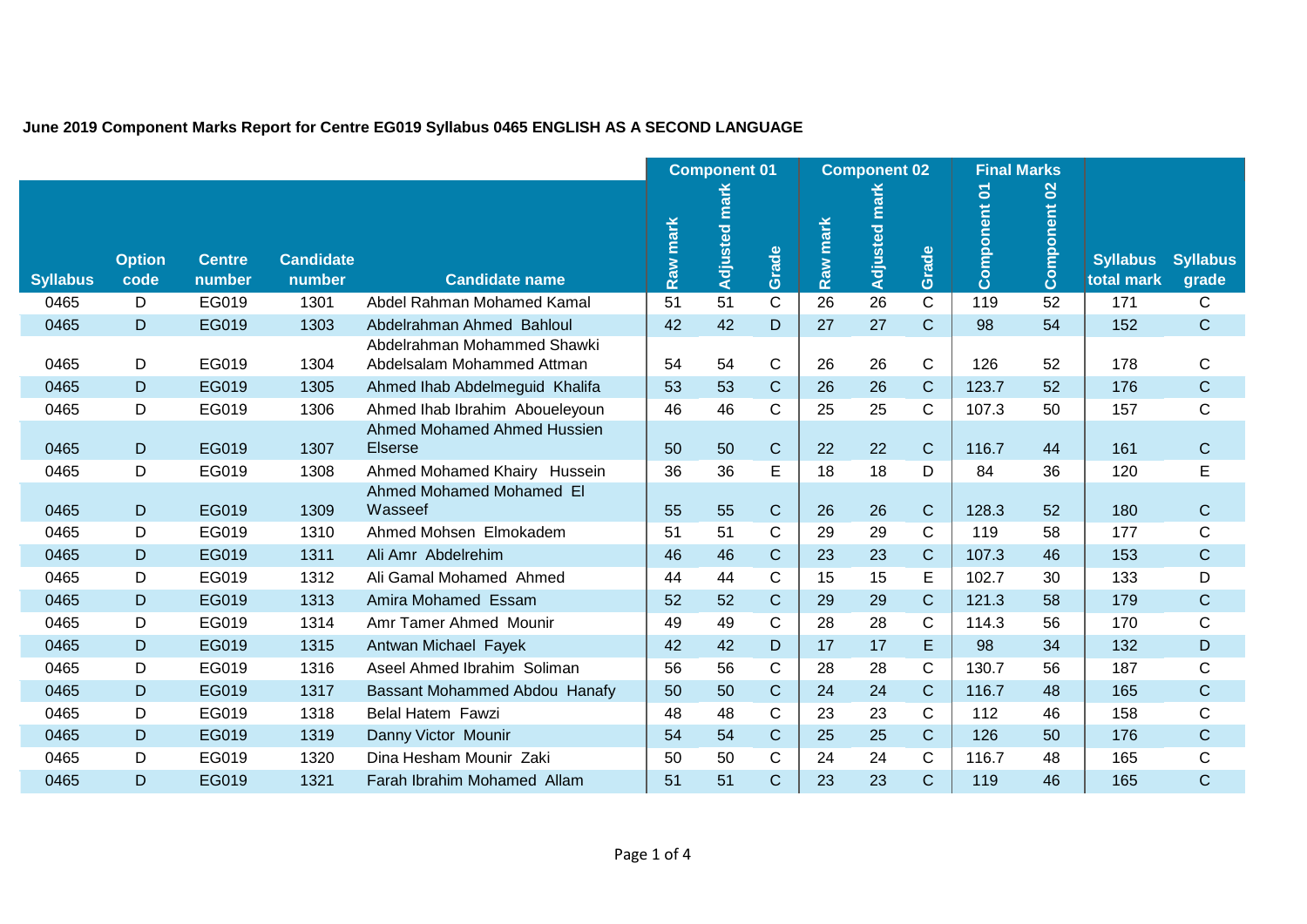|                 |                       |                         |                            |                                                | <b>Component 01</b> |          |              |          | <b>Component 02</b> |              | <b>Final Marks</b> |              |                               |                          |
|-----------------|-----------------------|-------------------------|----------------------------|------------------------------------------------|---------------------|----------|--------------|----------|---------------------|--------------|--------------------|--------------|-------------------------------|--------------------------|
|                 |                       |                         |                            |                                                |                     | mark     |              |          |                     |              |                    |              |                               |                          |
| <b>Syllabus</b> | <b>Option</b><br>code | <b>Centre</b><br>number | <b>Candidate</b><br>number | <b>Candidate name</b>                          | Raw mark            | Adjusted | Grade        | Raw mark | Adjusted mark       | Grade        | Component 01       | Component 02 | <b>Syllabus</b><br>total mark | <b>Syllabus</b><br>grade |
| 0465            | D                     | EG019                   | 1322                       | Farida Alaa Mahmoud Dakroury                   | 46                  | 46       | $\mathsf C$  | 9        | 9                   | G            | 107.3              | 18           | 125                           | D                        |
| 0465            | D                     | EG019                   | 1323                       | Farida Khaled Ebn Elwalid                      | 42                  | 42       | $\mathsf D$  | 17       | 17                  | E.           | 98                 | 34           | 132                           | D                        |
| 0465            | D                     | EG019                   | 1324                       | Gamila Mostafa Mahmoud                         | 44                  | 44       | $\mathsf{C}$ | 24       | 24                  | $\mathsf{C}$ | 102.7              | 48           | 151                           | $\mathsf C$              |
| 0465            | D                     | EG019                   | 1325                       | Hamza Ahmed M. Mounir Elgohary                 | 55                  | 55       | $\mathsf{C}$ | 26       | 26                  | $\mathsf{C}$ | 128.3              | 52           | 180                           | $\mathbf C$              |
| 0465            | D                     | EG019                   | 1326                       | Hussein Mohamed Abdel-Fatah<br>Dawood          | 56                  | 56       | C            | 30       | 30                  | $\mathsf{C}$ | 130.7              | 60           | 191                           | C                        |
| 0465            | D                     | EG019                   | 1327                       | <b>Hussien Mohamed Abdallah</b><br>Abdelrahman | 37                  | 37       | E            | 19       | 19                  | D            | 86.3               | 38           | 124                           | $\mathsf D$              |
| 0465            | D                     | EG019                   | 1328                       | Ihab Ahmed Mohamed Ahab                        | 53                  | 53       | C            | 17       | 17                  | E            | 123.7              | 34           | 158                           | C                        |
| 0465            | $\mathsf D$           | EG019                   | 1329                       | Jana Ahmed Hafez                               | 46                  | 46       | $\mathbf C$  | 29       | 29                  | $\mathsf{C}$ | 107.3              | 58           | 165                           | $\mathsf C$              |
| 0465            | D                     | EG019                   | 1330                       | Jana Hatem Mahmoud Taher                       | 50                  | 50       | C            | 23       | 23                  | C            | 116.7              | 46           | 163                           | $\mathsf C$              |
| 0465            | $\mathsf{D}$          | EG019                   | 1331                       | Jana Hazem Fawzy                               | 38                  | 38       | $\mathsf{D}$ | 15       | 15                  | E            | 88.7               | 30           | 119                           | E                        |
| 0465            | D                     | EG019                   | 1332                       | Jana Tarek Fekry Mostafa                       | 57                  | 57       | C            | 25       | 25                  | C            | 133                | 50           | 183                           | $\mathsf C$              |
| 0465            | D                     | EG019                   | 1333                       | Jana Tarek Salah Ali                           | 46                  | 46       | $\mathbf C$  | 17       | 17                  | E.           | 107.3              | 34           | 141                           | D                        |
| 0465            | D                     | EG019                   | 1334                       | Kareem Ahmed Mustafa Ahmed<br>Shoaib           | 54                  | 54       | $\mathsf{C}$ | 27       | 27                  | $\mathsf{C}$ | 126                | 54           | 180                           | $\mathsf C$              |
| 0465            | D                     | EG019                   | 1335                       | Karem Yasser Mohamed Emam                      | 53                  | 53       | $\mathbf C$  | 27       | 27                  | $\mathsf{C}$ | 123.7              | 54           | 178                           | $\mathbf C$              |
| 0465            | D                     | EG019                   | 1336                       | Karim Osama Abdelmoniem                        | 40                  | 40       | D            | 22       | 22                  | C            | 93.3               | 44           | 137                           | D                        |
| 0465            | D                     | EG019                   | 1337                       | Madeeh Mohamed Sobhi Abdelghani                | 47                  | 47       | $\mathbf C$  | 27       | 27                  | $\mathbf C$  | 109.7              | 54           | 164                           | $\mathbf C$              |
| 0465            | D                     | EG019                   | 1338                       | Mahdy Mohamed Mohamed Elmahdy<br>Abdullah      | 56                  | 56       | $\mathsf{C}$ | 28       | 28                  | C            | 130.7              | 56           | 187                           | C                        |
| 0465            | D                     | EG019                   | 1339                       | Mahmoud Alaa Eldin Mahmoud<br>Elgebeily        | 46                  | 46       | $\mathbf C$  | 19       | 19                  | D            | 107.3              | 38           | 145                           | C                        |
| 0465            | D                     | EG019                   | 1340                       | Malak Ahmed Abdel Sattar                       | 59                  | 59       | $\mathsf C$  | 27       | 27                  | $\mathsf{C}$ | 137.7              | 54           | 192                           | $\mathsf{C}$             |
| 0465            | $\mathsf D$           | EG019                   | 1341                       | Mariam Khaled Mohyeddin                        | 50                  | 50       | C            | 16       | 16                  | E            | 116.7              | 32           | 149                           | $\mathsf{C}$             |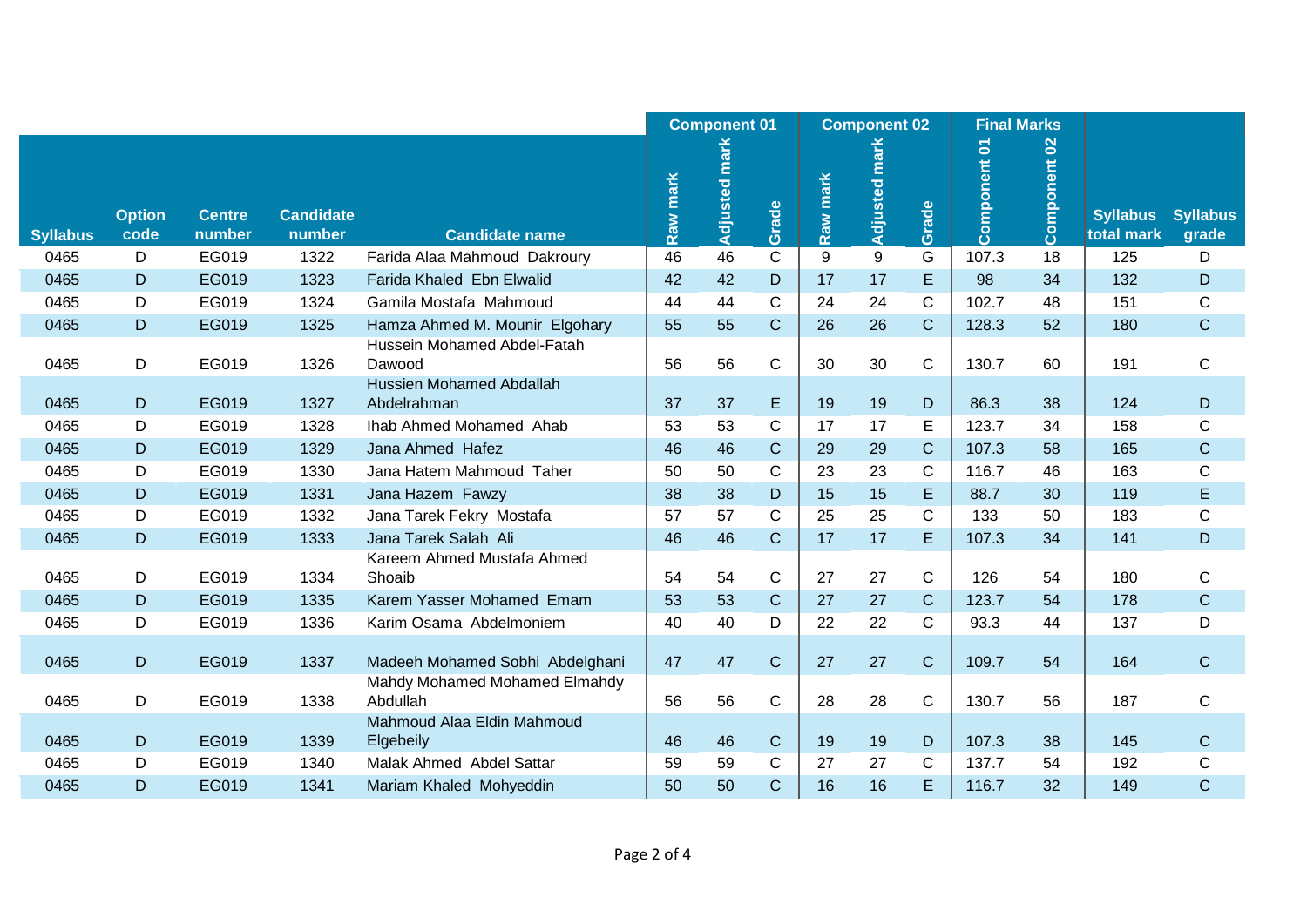|                 |                       |                         |                            |                                         | <b>Component 01</b> |          |              |          | <b>Component 02</b> |               | <b>Final Marks</b> |              |                               |                          |
|-----------------|-----------------------|-------------------------|----------------------------|-----------------------------------------|---------------------|----------|--------------|----------|---------------------|---------------|--------------------|--------------|-------------------------------|--------------------------|
|                 |                       |                         |                            |                                         |                     | mark     |              |          |                     |               |                    |              |                               |                          |
| <b>Syllabus</b> | <b>Option</b><br>code | <b>Centre</b><br>number | <b>Candidate</b><br>number | <b>Candidate name</b>                   | Raw mark            | Adjusted | Grade        | Raw mark | Adjusted mark       | Grade         | Component 01       | Component 02 | <b>Syllabus</b><br>total mark | <b>Syllabus</b><br>grade |
| 0465            | D                     | EG019                   | 1342                       | Mazen Ahmed Fouad Abdelwahab            | 45                  | 45       | $\mathsf C$  | 22       | 22                  | $\mathsf{C}$  | 105                | 44           | 149                           | С                        |
| 0465            | D                     | EG019                   | 1343                       | Mazen Hany Ahmed Gaber                  | 47                  | 47       | $\mathsf{C}$ | 28       | 28                  | $\mathbf C$   | 109.7              | 56           | 166                           | $\mathsf C$              |
| 0465            | D                     | EG019                   | 1344                       | Mazen Wael Aboubakr                     | 40                  | 40       | D            | 11       | 11                  | G             | 93.3               | 22           | 115                           | E                        |
| 0465            | $\mathsf{D}$          | EG019                   | 1345                       | <b>Mohamed Mahmoud Younes</b>           | 53                  | 53       | $\mathsf C$  | 30       | 30                  | $\mathbf C$   | 123.7              | 60           | 184                           | $\mathsf C$              |
| 0465            | D                     | EG019                   | 1346                       | Mohamed Medhat Mohamed Elsayed          | 51                  | 51       | C            | 30       | 30                  | $\mathsf{C}$  | 119                | 60           | 179                           | С                        |
| 0465            | $\mathsf D$           | EG019                   | 1347                       | Mohamed Wael Nabih                      | 42                  | 42       | $\mathsf D$  | 9        | $\boldsymbol{9}$    | G             | 98                 | 18           | 116                           | E                        |
| 0465            | D                     | EG019                   | 1348                       | Nadin Soliman Gouda Soliman<br>Dessouky | 51                  | 51       | C            | 28       | 28                  | $\mathsf{C}$  | 119                | 56           | 175                           | С                        |
| 0465            | $\mathsf{D}$          | EG019                   | 1349                       | Nour Ali Mohamed Shawky                 | 52                  | 52       | $\mathsf{C}$ | 25       | 25                  | $\mathbf C$   | 121.3              | 50           | 171                           | $\mathsf C$              |
| 0465            | D                     | EG019                   | 1350                       | Nour Eldin Ehab Hamdy                   | 40                  | 40       | D            | 25       | 25                  | $\mathsf{C}$  | 93.3               | 50           | 143                           | C                        |
| 0465            | $\mathsf{D}$          | EG019                   | 1351                       | Nour Khaled Anwar Eldabea               | 41                  | 41       | D            | 19       | 19                  | D             | 95.7               | 38           | 134                           | D                        |
| 0465            | D                     | EG019                   | 1352                       | Novy Ahmad Abd El-Aziz Afify            | 59                  | 59       | C            | 26       | 26                  | $\mathsf{C}$  | 137.7              | 52           | 190                           | C                        |
| 0465            | D                     | EG019                   | 1353                       | Omar Adel Aly Sadek                     | 45                  | 45       | $\mathsf C$  | 28       | 28                  | C             | 105                | 56           | 161                           | $\mathsf C$              |
| 0465            | D                     | EG019                   | 1354                       | Omar Baligh Hamdy                       | 42                  | 42       | D            | 26       | 26                  | $\mathsf{C}$  | 98                 | 52           | 150                           | $\mathsf C$              |
| 0465            | D                     | EG019                   | 1355                       | Omar Magdy Mostafa                      | 43                  | 43       | D            | 27       | 27                  | $\mathsf{C}$  | 100.3              | 54           | 154                           | $\mathsf C$              |
| 0465            | D                     | EG019                   | 1356                       | Omar Mahmoud Mohamed Elshazly           | 47                  | 47       | $\mathsf{C}$ | 27       | 27                  | $\mathsf{C}$  | 109.7              | 54           | 164                           | $\mathsf C$              |
| 0465            | $\mathsf{D}$          | EG019                   | 1357                       | Pakinam Wael Ali Hassan                 | 52                  | 52       | $\mathsf C$  | 26       | 26                  | $\mathsf{C}$  | 121.3              | 52           | 173                           | $\mathsf C$              |
| 0465            | D                     | EG019                   | 1358                       | Rahaf Yasser Mohamed Raafat Zaki        | 51                  | 51       | C            | 27       | 27                  | $\mathsf{C}$  | 119                | 54           | 173                           | C                        |
| 0465            | D                     | EG019                   | 1359                       | Sara Nabil Badr Elzomor                 | 58                  | 58       | $\mathbf C$  | 30       | 30                  | $\mathcal{C}$ | 135.3              | 60           | 195                           | $\mathsf C$              |
| 0465            | D                     | EG019                   | 1360                       | Seif Osama Abdallah                     | 53                  | 53       | C            | 29       | 29                  | $\mathsf{C}$  | 123.7              | 58           | 182                           | C                        |
| 0465            | D                     | EG019                   | 1361                       | Walid Moussa Khalil Ibrahim             | 54                  | 54       | $\mathsf C$  | 27       | 27                  | $\mathbf C$   | 126                | 54           | 180                           | $\mathsf C$              |
| 0465            | D                     | EG019                   | 1362                       | Yasmine Ayman Salah Moussa              | 54                  | 54       | $\mathsf{C}$ | 27       | 27                  | $\mathsf{C}$  | 126                | 54           | 180                           | C                        |
| 0465            | D                     | EG019                   | 1363                       | Yassmin Sameh Mahmoud                   | 44                  | 44       | $\mathsf{C}$ | 22       | 22                  | $\mathsf{C}$  | 102.7              | 44           | 147                           | $\mathsf C$              |
| 0465            | D                     | EG019                   | 1364                       | <b>Youssef Ahmed Galal</b>              | 54                  | 54       | $\mathsf C$  | 25       | 25                  | $\mathsf{C}$  | 126                | 50           | 176                           | $\mathsf C$              |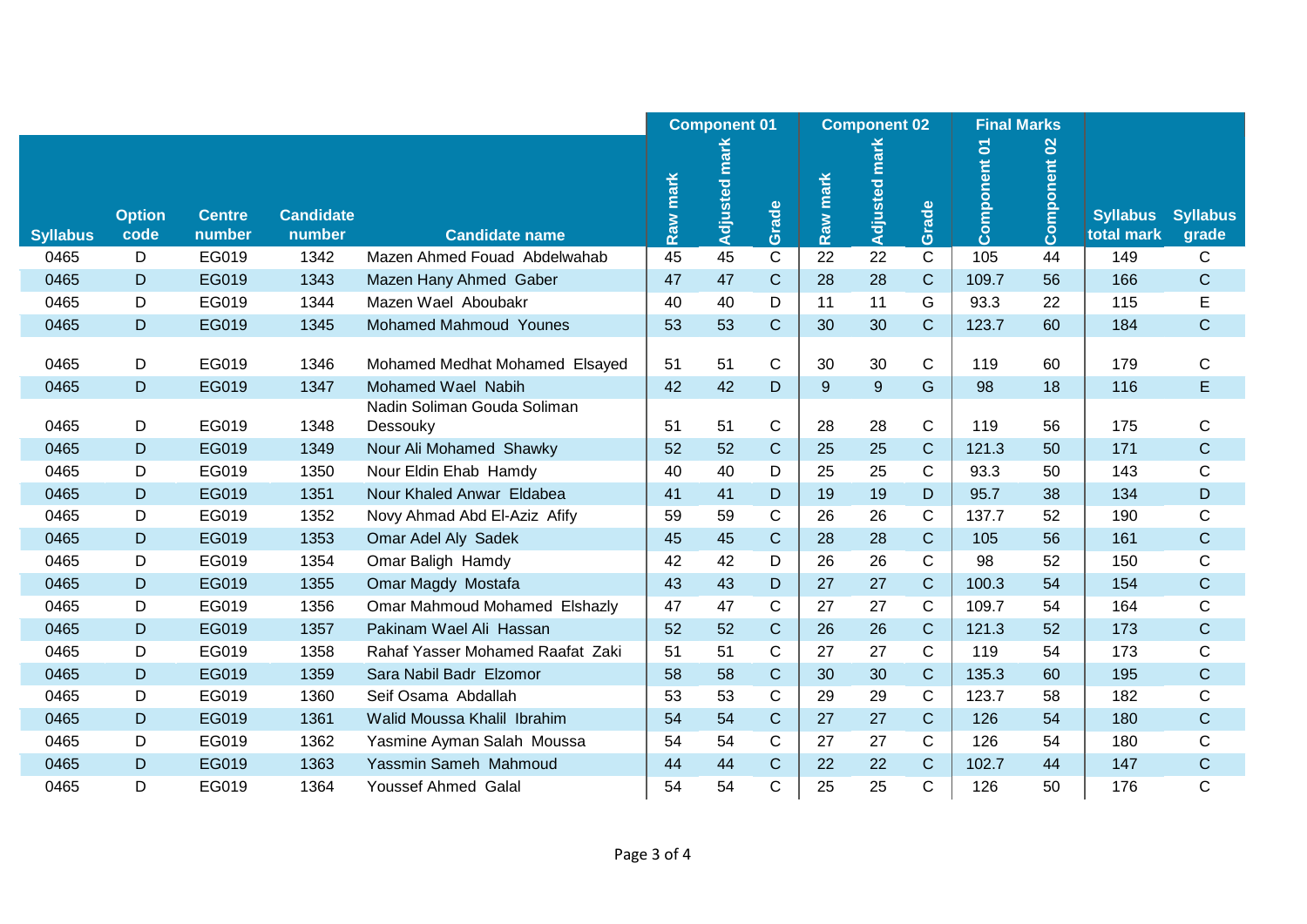|                 |                       |                         |                            |                                 | <b>Component 01</b> |          |       |             | <b>Component 02</b> |              | <b>Final Marks</b> |                           |                               |                          |
|-----------------|-----------------------|-------------------------|----------------------------|---------------------------------|---------------------|----------|-------|-------------|---------------------|--------------|--------------------|---------------------------|-------------------------------|--------------------------|
| <b>Syllabus</b> | <b>Option</b><br>code | <b>Centre</b><br>number | <b>Candidate</b><br>number | <b>Candidate name</b>           | mark<br>Raw         | Adjusted | Grade | mark<br>Raw | Adjusted            | Grade        | 5<br>Component     | $\mathbf{S}$<br>Component | <b>Syllabus</b><br>total mark | <b>Syllabus</b><br>grade |
| 0465            | D                     | EG019                   | 1365                       | Youssef Eslam Mohamed Hamdi     | 54                  | 54       | С     | 22          | 22                  | $\mathsf{C}$ | 126                | 44                        | 170                           | C                        |
| 0465            | D                     | EG019                   | 1366                       | Youssef Mahmoud Ahmed Elkatatny | 46                  | 46       | C     | 26          | 26                  | $\mathsf{C}$ | 107.3              | 52                        | 159                           | С                        |
| 0465            | D                     | EG019                   | 1367                       | Youssef Wael Metwaly Sayed      | 42                  | 42       | D     | 14          | 14                  | F            | 98                 | 28                        | 126                           | D                        |
| 0465            | D                     | EG019                   | 1368                       | Zeina Amr Mohsen                | 55                  | 55       | C     | 29          | 29                  | C.           | 128.3              | 58                        | 186                           | С                        |
| 0465            | D                     | EG019                   | 1369                       | Ziad Ahmed Moustafa Fawzy       | 54                  | 54       | С     | 29          | 29                  | $\mathsf{C}$ | 126                | 58                        | 184                           | $\mathsf{C}$             |
| 0465            | D                     | EG019                   | 1370                       | Ziad Hassan Abdo Khafagy        | 46                  | 46       | С     | 24          | 24                  | C.           | 107.3              | 48                        | 155                           | С                        |
| 0465            | D                     | EG019                   | 1373                       | Abdel Aziz Shady Mohamed        | 37                  | 37       | E.    | 20          | 20                  | $\mathbf{C}$ | 86.3               | 40                        | 126                           | D                        |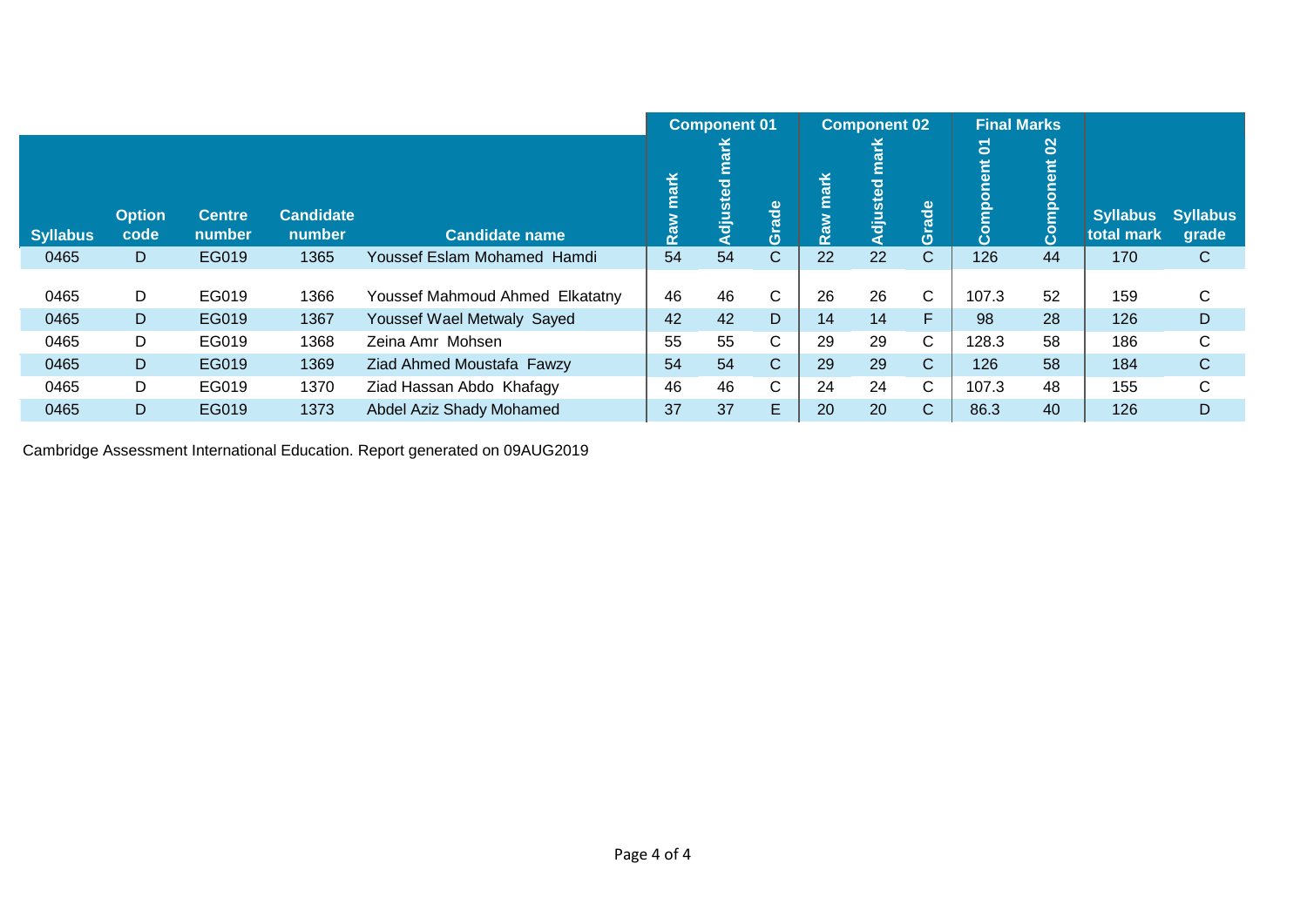|                 |                       |                         |                            |                                                           |          | <b>Component 01</b> |              |             | <b>Component 02</b> |              |              | <b>Final Marks</b> |                               |                          |
|-----------------|-----------------------|-------------------------|----------------------------|-----------------------------------------------------------|----------|---------------------|--------------|-------------|---------------------|--------------|--------------|--------------------|-------------------------------|--------------------------|
| <b>Syllabus</b> | <b>Option</b><br>code | <b>Centre</b><br>number | <b>Candidate</b><br>number | <b>Candidate name</b>                                     | Raw mark | mark<br>Adjusted    | Grade        | mark<br>Raw | Adjusted mark       | Grade        | Component 01 | Component 02       | <b>Syllabus</b><br>total mark | <b>Syllabus</b><br>grade |
| 0466            |                       | EG019                   | 1301                       | Abdel Rahman Mohamed Kamal                                | 53       | 53                  | $\mathbf C$  | 88          | 88                  | $\mathsf{C}$ | 53           | 88                 | 141                           | C                        |
| 0466            |                       | EG019                   | 1303                       | Abdelrahman Ahmed Bahloul                                 | 43       | 43                  | $\mathsf C$  | 89          | 89                  | $\mathbf C$  | 43           | 89                 | 132                           | $\mathsf C$              |
| 0466            |                       | EG019                   | 1304                       | Abdelrahman Mohammed Shawki<br>Abdelsalam Mohammed Attman | 52       | 52                  | $\mathsf C$  | 101         | 101                 | $\mathsf{C}$ | 52           | 101                | 153                           | C                        |
| 0466            |                       | EG019                   | 1305                       | Ahmed Ihab Abdelmeguid Khalifa                            | 54       | 54                  | $\mathbf C$  | 102         | 102                 | $\mathsf{C}$ | 54           | 102                | 156                           | $\mathsf{C}$             |
| 0466            |                       | EG019                   | 1306                       | Ahmed Ihab Ibrahim Aboueleyoun                            | 48       | 48                  | C            | 87          | 87                  | $\mathsf{C}$ | 48           | 87                 | 135                           | $\mathsf C$              |
| 0466            |                       | EG019                   | 1307                       | Ahmed Mohamed Ahmed Hussien<br><b>Elserse</b>             | 42       | 42                  | $\mathbf C$  | 83          | 83                  | $\mathbf C$  | 42           | 83                 | 125                           | $\mathbf C$              |
| 0466            |                       | EG019                   | 1308                       | Ahmed Mohamed Khairy Hussein                              | 36       | 36                  | C            | 64          | 64                  | C            | 36           | 64                 | 100                           | $\mathsf C$              |
| 0466            |                       | EG019                   | 1309                       | Ahmed Mohamed Mohamed El<br>Wasseef                       | 46       | 46                  | $\mathsf{C}$ | 90          | 90                  | $\mathsf{C}$ | 46           | 90                 | 136                           | $\mathbf C$              |
| 0466            |                       | EG019                   | 1310                       | Ahmed Mohsen Elmokadem                                    | 44       | 44                  | C            | 83          | 83                  | C            | 44           | 83                 | 127                           | $\mathsf C$              |
| 0466            |                       | EG019                   | 1311                       | Ali Amr Abdelrehim                                        | 35       | 35                  | $\mathsf{C}$ | 80          | 80                  | $\mathbf C$  | 35           | 80                 | 115                           | $\mathbf C$              |
| 0466            |                       | EG019                   | 1312                       | Ali Gamal Mohamed Ahmed                                   | 30       | 30                  | D            | 63          | 63                  | $\mathsf{C}$ | 30           | 63                 | 93                            | D                        |
| 0466            |                       | EG019                   | 1313                       | Amira Mohamed Essam                                       | 54       | 54                  | $\mathsf{C}$ | 98          | 98                  | $\mathsf{C}$ | 54           | 98                 | 152                           | $\mathsf{C}$             |
| 0466            |                       | EG019                   | 1314                       | Amr Tamer Ahmed Mounir                                    | 39       | 39                  | $\mathsf C$  | 79          | 79                  | $\mathsf{C}$ | 39           | 79                 | 118                           | $\mathsf C$              |
| 0466            |                       | EG019                   | 1315                       | Antwan Michael Fayek                                      | 34       | 34                  | D            | 72          | 72                  | $\mathsf{C}$ | 34           | 72                 | 106                           | $\mathbf C$              |
| 0466            |                       | EG019                   | 1316                       | Aseel Ahmed Ibrahim Soliman                               | 52       | 52                  | C            | 93          | 93                  | $\mathsf{C}$ | 52           | 93                 | 145                           | $\mathsf C$              |
| 0466            |                       | EG019                   | 1317                       | Bassant Mohammed Abdou Hanafy                             | 49       | 49                  | $\mathbf C$  | 94          | 94                  | $\mathsf{C}$ | 49           | 94                 | 143                           | $\mathsf C$              |
| 0466            |                       | EG019                   | 1318                       | Belal Hatem Fawzi                                         | 45       | 45                  | $\mathsf C$  | 76          | 76                  | $\mathsf{C}$ | 45           | 76                 | 121                           | $\mathsf C$              |
| 0466            |                       | EG019                   | 1319                       | Danny Victor Mounir                                       | 45       | 45                  | $\mathbf C$  | 80          | 80                  | $\mathsf{C}$ | 45           | 80                 | 125                           | $\mathsf C$              |
| 0466            |                       | EG019                   | 1320                       | Dina Hesham Mounir Zaki                                   | 39       | 39                  | С            | 50          | 50                  | E            | 39           | 50                 | 89                            | D                        |
| 0466            |                       | EG019                   | 1321                       | Farah Ibrahim Mohamed Allam                               | 27       | 27                  | E            | 50          | 50                  | E            | 27           | 50                 | 77                            | E                        |

## **June 2019 Component Marks Report for Centre EG019 Syllabus 0466 MATHEMATICS**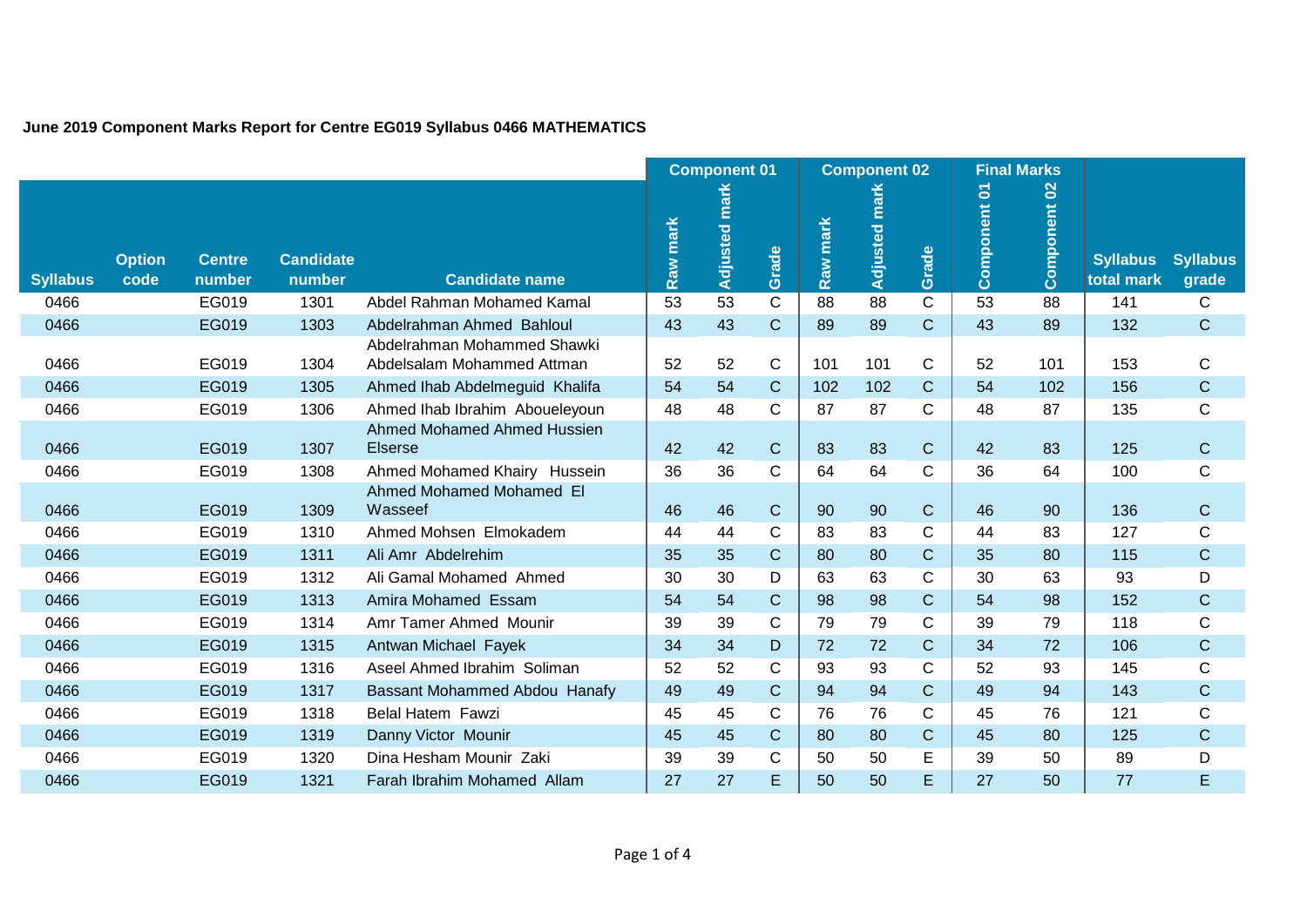|                 |               |               |                  |                                           |          | <b>Component 01</b> |              |          | <b>Component 02</b> |              |              | <b>Final Marks</b> |                 |                 |
|-----------------|---------------|---------------|------------------|-------------------------------------------|----------|---------------------|--------------|----------|---------------------|--------------|--------------|--------------------|-----------------|-----------------|
|                 |               |               |                  |                                           |          | mark                |              |          |                     |              |              |                    |                 |                 |
|                 |               |               |                  |                                           |          |                     |              |          | Adjusted mark       |              | Component 01 | Component 02       |                 |                 |
|                 | <b>Option</b> | <b>Centre</b> | <b>Candidate</b> |                                           | Raw mark | Adjusted            | Grade        | Raw mark |                     | Grade        |              |                    | <b>Syllabus</b> | <b>Syllabus</b> |
| <b>Syllabus</b> | code          | number        | number           | <b>Candidate name</b>                     |          |                     |              |          |                     |              |              |                    | total mark      | grade           |
| 0466            |               | EG019         | 1322             | Farida Alaa Mahmoud Dakroury              | 46       | 46                  | $\mathsf C$  | 83       | 83                  | $\mathsf{C}$ | 46           | 83                 | 129             | C               |
| 0466            |               | EG019         | 1323             | Farida Khaled Ebn Elwalid                 | 32       | 32                  | D            | 62       | 62                  | $\mathsf{C}$ | 32           | 62                 | 94              | D               |
| 0466            |               | EG019         | 1324             | Gamila Mostafa Mahmoud                    | 44       | 44                  | $\mathsf C$  | 92       | 92                  | C            | 44           | 92                 | 136             | C               |
| 0466            |               | EG019         | 1325             | Hamza Ahmed M. Mounir Elgohary            | 49       | 49                  | $\mathbf C$  | 89       | 89                  | $\mathsf{C}$ | 49           | 89                 | 138             | $\mathsf C$     |
| 0466            |               | EG019         | 1326             | Hussein Mohamed Abdel-Fatah<br>Dawood     | 49       | 49                  | $\mathsf C$  | 97       | 97                  | C            | 49           | 97                 | 146             | С               |
|                 |               |               |                  | Hussien Mohamed Abdallah                  |          |                     |              |          |                     |              |              |                    |                 |                 |
| 0466            |               | EG019         | 1327             | Abdelrahman                               | 45       | 45                  | $\mathbf C$  | 86       | 86                  | $\mathsf{C}$ | 45           | 86                 | 131             | $\mathsf C$     |
| 0466            |               | EG019         | 1328             | Ihab Ahmed Mohamed Ahab                   | 46       | 46                  | $\mathsf C$  | 78       | 78                  | C            | 46           | 78                 | 124             | C               |
| 0466            |               | EG019         | 1329             | Jana Ahmed Hafez                          | 49       | 49                  | $\mathsf{C}$ | 82       | 82                  | $\mathsf{C}$ | 49           | 82                 | 131             | C               |
| 0466            |               | EG019         | 1330             | Jana Hatem Mahmoud Taher                  | 36       | 36                  | $\mathsf{C}$ | 71       | 71                  | $\mathsf{C}$ | 36           | 71                 | 107             | C               |
| 0466            |               | EG019         | 1331             | Jana Hazem Fawzy                          | 36       | 36                  | $\mathbf C$  | 51       | 51                  | D            | 36           | 51                 | 87              | D               |
| 0466            |               | EG019         | 1332             | Jana Tarek Fekry Mostafa                  | 55       | 55                  | C            | 100      | 100                 | C            | 55           | 100                | 155             | $\mathsf C$     |
| 0466            |               | EG019         | 1333             | Jana Tarek Salah Ali                      | 39       | 39                  | $\mathsf{C}$ | 64       | 64                  | $\mathsf{C}$ | 39           | 64                 | 103             | $\mathsf{C}$    |
|                 |               |               |                  | Kareem Ahmed Mustafa Ahmed                |          |                     |              |          |                     |              |              |                    |                 |                 |
| 0466            |               | EG019         | 1334             | Shoaib                                    | 42       | 42                  | $\mathsf{C}$ | 82       | 82                  | C            | 42           | 82                 | 124             | С               |
| 0466            |               | EG019         | 1335             | Karem Yasser Mohamed Emam                 | 41       | 41                  | $\mathbf C$  | 75       | 75                  | $\mathsf{C}$ | 41           | 75                 | 116             | C               |
| 0466            |               | EG019         | 1336             | Karim Osama Abdelmoniem                   | 33       | 33                  | D            | 54       | 54                  | D            | 33           | 54                 | 87              | D               |
| 0466            |               | EG019         | 1337             | Madeeh Mohamed Sobhi Abdelghani           | 38       | 38                  | $\mathsf{C}$ | 77       | 77                  | $\mathbf C$  | 38           | 77                 | 115             | $\mathbf C$     |
|                 |               | EG019         | 1338             | Mahdy Mohamed Mohamed Elmahdy<br>Abdullah | 39       | 39                  |              |          | 91                  |              | 39           | 91                 | 130             |                 |
| 0466            |               |               |                  | Mahmoud Alaa Eldin Mahmoud                |          |                     | $\mathsf{C}$ | 91       |                     | C            |              |                    |                 | С               |
| 0466            |               | EG019         | 1339             | Elgebeily                                 | 43       | 43                  | $\mathbf C$  | 66       | 66                  | $\mathbf C$  | 43           | 66                 | 109             | $\mathsf C$     |
| 0466            |               | EG019         | 1340             | Malak Ahmed Abdel Sattar                  | 45       | 45                  | C            | 88       | 88                  | C            | 45           | 88                 | 133             | C               |
| 0466            |               | EG019         | 1341             | Mariam Khaled Mohyeddin                   | 42       | 42                  | $\mathsf{C}$ | 69       | 69                  | $\mathsf{C}$ | 42           | 69                 | 111             | $\mathsf C$     |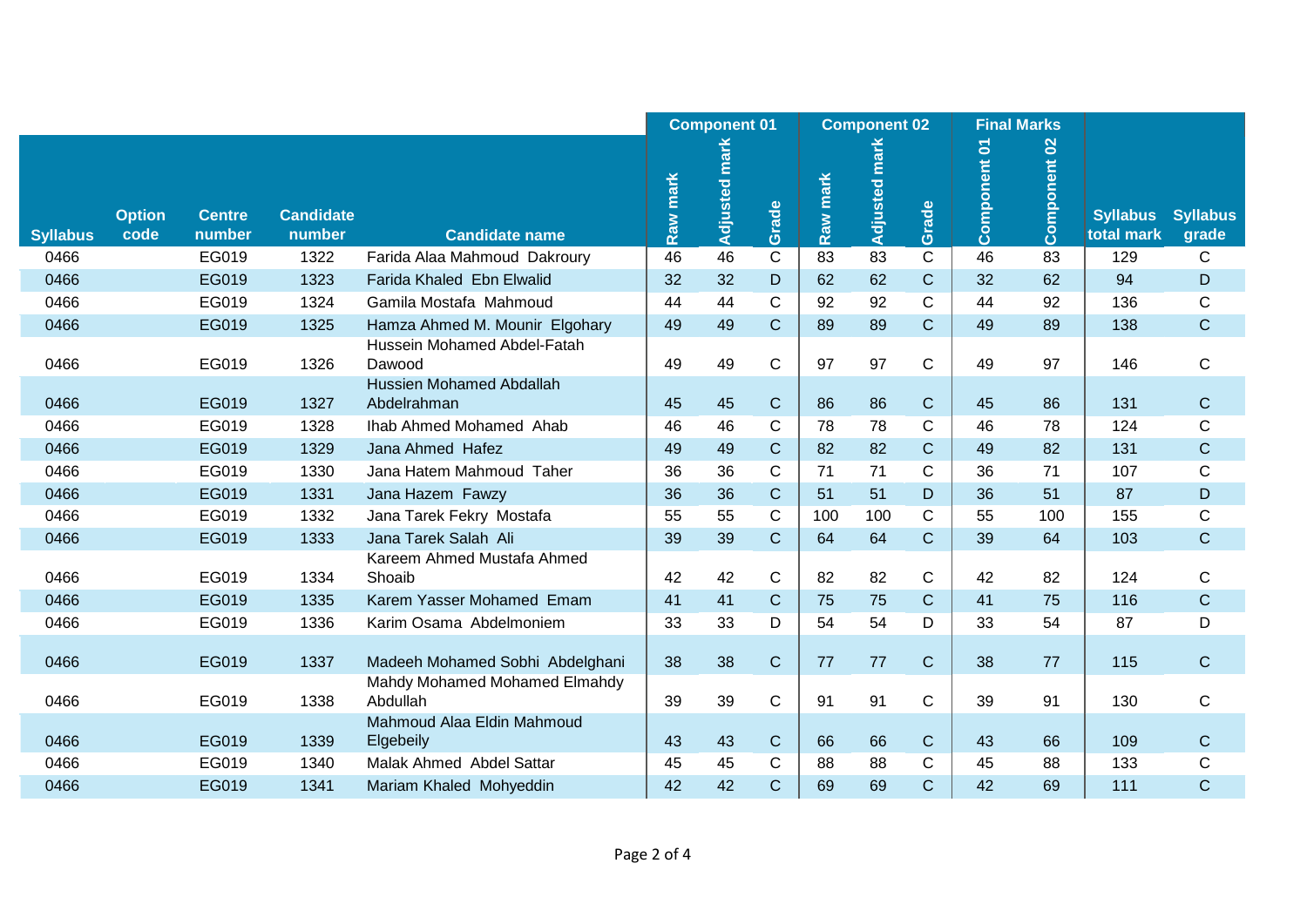|                 |               |               |                  |                                  | <b>Component 01</b> |                      |              |          | <b>Component 02</b> |              |                                                                                                                                                                                                                                                                                                                                                                                                                                                                       | <b>Final Marks</b>                 |                 |                 |
|-----------------|---------------|---------------|------------------|----------------------------------|---------------------|----------------------|--------------|----------|---------------------|--------------|-----------------------------------------------------------------------------------------------------------------------------------------------------------------------------------------------------------------------------------------------------------------------------------------------------------------------------------------------------------------------------------------------------------------------------------------------------------------------|------------------------------------|-----------------|-----------------|
|                 |               |               |                  |                                  | Raw mark            | <b>Adjusted mark</b> |              | Raw mark | Adjusted mark       |              | $\mathsf{S}% _{T}=\mathsf{S}_{T}\!\left( a,b\right) ,\ \mathsf{S}_{T}=\mathsf{S}_{T}\!\left( a,b\right) ,\ \mathsf{S}_{T}=\mathsf{S}_{T}\!\left( a,b\right) ,\ \mathsf{S}_{T}=\mathsf{S}_{T}\!\left( a,b\right) ,\ \mathsf{S}_{T}=\mathsf{S}_{T}\!\left( a,b\right) ,\ \mathsf{S}_{T}=\mathsf{S}_{T}\!\left( a,b\right) ,\ \mathsf{S}_{T}=\mathsf{S}_{T}\!\left( a,b\right) ,\ \mathsf{S}_{T}=\mathsf{S}_{T}\!\left( a,b\right) ,\ \mathsf{S}_{T}=\math$<br>Component | $\mathbf{S}^{\prime}$<br>Component |                 |                 |
|                 | <b>Option</b> | <b>Centre</b> | <b>Candidate</b> |                                  |                     |                      | Grade        |          |                     | Grade        |                                                                                                                                                                                                                                                                                                                                                                                                                                                                       |                                    | <b>Syllabus</b> | <b>Syllabus</b> |
| <b>Syllabus</b> | code          | number        | number           | <b>Candidate name</b>            |                     |                      |              |          |                     |              |                                                                                                                                                                                                                                                                                                                                                                                                                                                                       |                                    | total mark      | grade           |
| 0466            |               | EG019         | 1342             | Mazen Ahmed Fouad Abdelwahab     | 47                  | 47                   | $\mathsf{C}$ | 81       | 81                  | C            | 47                                                                                                                                                                                                                                                                                                                                                                                                                                                                    | 81                                 | 128             | С               |
| 0466            |               | EG019         | 1343             | Mazen Hany Ahmed Gaber           | 50                  | 50                   | $\mathbf C$  | 80       | 80                  | $\mathsf C$  | 50                                                                                                                                                                                                                                                                                                                                                                                                                                                                    | 80                                 | 130             | $\mathsf{C}$    |
| 0466            |               | EG019         | 1344             | Mazen Wael Aboubakr              | 19                  | 19                   | F            | 35       | 35                  | F            | 19                                                                                                                                                                                                                                                                                                                                                                                                                                                                    | 35                                 | 54              | F               |
| 0466            |               | EG019         | 1345             | <b>Mohamed Mahmoud Younes</b>    | 49                  | 49                   | $\mathsf{C}$ | 83       | 83                  | $\mathsf C$  | 49                                                                                                                                                                                                                                                                                                                                                                                                                                                                    | 83                                 | 132             | $\mathbf C$     |
| 0466            |               | EG019         | 1346             | Mohamed Medhat Mohamed Elsayed   | 56                  | 56                   | $\mathsf C$  | 101      | 101                 | $\mathsf{C}$ | 56                                                                                                                                                                                                                                                                                                                                                                                                                                                                    | 101                                | 157             | С               |
| 0466            |               | EG019         | 1347             | Mohamed Wael Nabih               | 49                  | 49                   | $\mathbf C$  | 83       | 83                  | C            | 49                                                                                                                                                                                                                                                                                                                                                                                                                                                                    | 83                                 | 132             | $\mathsf C$     |
|                 |               |               |                  | Nadin Soliman Gouda Soliman      |                     |                      |              |          |                     |              |                                                                                                                                                                                                                                                                                                                                                                                                                                                                       |                                    |                 |                 |
| 0466            |               | EG019         | 1348             | Dessouky                         | 41                  | 41                   | $\mathsf C$  | 82       | 82                  | $\mathsf{C}$ | 41                                                                                                                                                                                                                                                                                                                                                                                                                                                                    | 82                                 | 123             | C               |
| 0466            |               | EG019         | 1349             | Nour Ali Mohamed Shawky          | 50                  | 50                   | $\mathbf C$  | 91       | 91                  | C            | 50                                                                                                                                                                                                                                                                                                                                                                                                                                                                    | 91                                 | 141             | $\mathbf C$     |
| 0466            |               | EG019         | 1350             | Nour Eldin Ehab Hamdy            | 47                  | 47                   | $\mathsf{C}$ | 93       | 93                  | $\mathsf{C}$ | 47                                                                                                                                                                                                                                                                                                                                                                                                                                                                    | 93                                 | 140             | C               |
| 0466            |               | EG019         | 1351             | Nour Khaled Anwar Eldabea        | 30                  | 30                   | D            | 74       | 74                  | $\mathsf{C}$ | 30                                                                                                                                                                                                                                                                                                                                                                                                                                                                    | 74                                 | 104             | $\mathsf{C}$    |
| 0466            |               | EG019         | 1352             | Novy Ahmad Abd El-Aziz Afify     | 53                  | 53                   | C            | 103      | 103                 | C            | 53                                                                                                                                                                                                                                                                                                                                                                                                                                                                    | 103                                | 156             | C               |
| 0466            |               | EG019         | 1353             | Omar Adel Aly Sadek              | 31                  | 31                   | D            | 62       | 62                  | $\mathsf{C}$ | 31                                                                                                                                                                                                                                                                                                                                                                                                                                                                    | 62                                 | 93              | D               |
| 0466            |               | EG019         | 1354             | Omar Baligh Hamdy                | 43                  | 43                   | $\mathsf{C}$ | 80       | 80                  | C            | 43                                                                                                                                                                                                                                                                                                                                                                                                                                                                    | 80                                 | 123             | C               |
| 0466            |               | EG019         | 1355             | Omar Magdy Mostafa               | 41                  | 41                   | $\mathbf C$  | 81       | 81                  | $\mathsf C$  | 41                                                                                                                                                                                                                                                                                                                                                                                                                                                                    | 81                                 | 122             | $\mathsf C$     |
| 0466            |               | EG019         | 1356             | Omar Mahmoud Mohamed Elshazly    | 52                  | 52                   | $\mathsf C$  | 93       | 93                  | C            | 52                                                                                                                                                                                                                                                                                                                                                                                                                                                                    | 93                                 | 145             | $\mathsf C$     |
| 0466            |               | EG019         | 1357             | Pakinam Wael Ali Hassan          | 46                  | 46                   | $\mathbf C$  | 83       | 83                  | $\mathsf{C}$ | 46                                                                                                                                                                                                                                                                                                                                                                                                                                                                    | 83                                 | 129             | $\mathbf C$     |
| 0466            |               | EG019         | 1358             | Rahaf Yasser Mohamed Raafat Zaki | 50                  | 50                   | $\mathsf C$  | 92       | 92                  | C            | 50                                                                                                                                                                                                                                                                                                                                                                                                                                                                    | 92                                 | 142             | C               |
| 0466            |               | EG019         | 1359             | Sara Nabil Badr Elzomor          | 51                  | 51                   | $\mathbf C$  | 97       | 97                  | $\mathsf{C}$ | 51                                                                                                                                                                                                                                                                                                                                                                                                                                                                    | 97                                 | 148             | $\mathsf{C}$    |
| 0466            |               | EG019         | 1360             | Seif Osama Abdallah              | 32                  | 32                   | D            | 76       | 76                  | C            | 32                                                                                                                                                                                                                                                                                                                                                                                                                                                                    | 76                                 | 108             | C               |
| 0466            |               | EG019         | 1361             | Walid Moussa Khalil Ibrahim      | 46                  | 46                   | $\mathbf C$  | 92       | 92                  | $\mathsf C$  | 46                                                                                                                                                                                                                                                                                                                                                                                                                                                                    | 92                                 | 138             | $\mathsf C$     |
| 0466            |               | EG019         | 1362             | Yasmine Ayman Salah Moussa       | 40                  | 40                   | C            | 76       | 76                  | C            | 40                                                                                                                                                                                                                                                                                                                                                                                                                                                                    | 76                                 | 116             | C               |
| 0466            |               | EG019         | 1363             | Yassmin Sameh Mahmoud            | 27                  | 27                   | E            | 61       | 61                  | D            | 27                                                                                                                                                                                                                                                                                                                                                                                                                                                                    | 61                                 | 88              | D               |
| 0466            |               | EG019         | 1364             | <b>Youssef Ahmed Galal</b>       | 49                  | 49                   | $\mathsf{C}$ | 77       | 77                  | C            | 49                                                                                                                                                                                                                                                                                                                                                                                                                                                                    | 77                                 | 126             | $\mathsf C$     |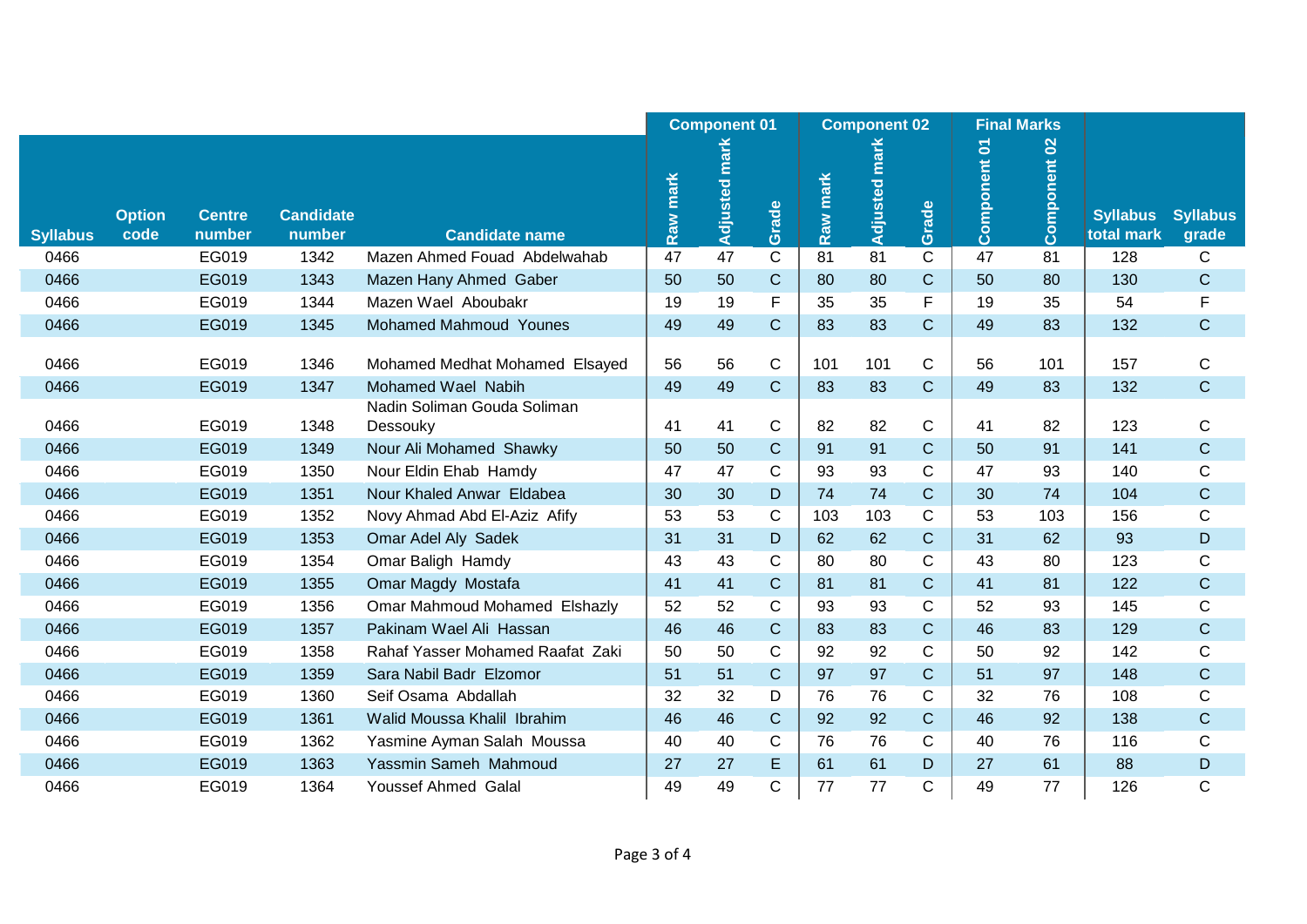|                 |                       |                         |                            |                                 |             | <b>Component 01</b> |       |             | Component 02    |              |                           | <b>Final Marks</b>        |                               |                          |
|-----------------|-----------------------|-------------------------|----------------------------|---------------------------------|-------------|---------------------|-------|-------------|-----------------|--------------|---------------------------|---------------------------|-------------------------------|--------------------------|
| <b>Syllabus</b> | <b>Option</b><br>code | <b>Centre</b><br>number | <b>Candidate</b><br>number | <b>Candidate name</b>           | mark<br>Raw | Adjuste             | Grade | mark<br>Raw | <b>Adjusted</b> | Grade        | $\mathbf{S}$<br>Component | $\mathbf{S}$<br>Component | <b>Syllabus</b><br>total mark | <b>Syllabus</b><br>grade |
| 0466            |                       | EG019                   | 1365                       | Youssef Eslam Mohamed Hamdi     | 52          | 52                  | C.    | 90          | 90              | $\mathsf{C}$ | 52                        | 90                        | 142                           | C                        |
| 0466            |                       | EG019                   | 1366                       | Youssef Mahmoud Ahmed Elkatatny | 46          | 46                  | С     | 89          | 89              | C            | 46                        | 89                        | 135                           | C                        |
| 0466            |                       | EG019                   | 1367                       | Youssef Wael Metwaly Sayed      | 49          | 49                  | C.    | 65          | 65              | $\mathsf{C}$ | 49                        | 65                        | 114                           | $\mathsf{C}$             |
| 0466            |                       | EG019                   | 1368                       | Zeina Amr Mohsen                | 52          | 52                  | С     | 97          | 97              | C.           | 52                        | 97                        | 149                           | С                        |
| 0466            |                       | EG019                   | 1369                       | Ziad Ahmed Moustafa Fawzy       | 47          | 47                  | C.    | 87          | 87              | $\mathsf{C}$ | 47                        | 87                        | 134                           | $\mathsf{C}$             |
| 0466            |                       | EG019                   | 1370                       | Ziad Hassan Abdo Khafagy        | 39          | 39                  | C     | 72          | 72              | C.           | 39                        | 72                        | 111                           | С                        |
| 0466            |                       | EG019                   | 1373                       | Abdel Aziz Shady Mohamed        | 41          | 41                  | C.    | 91          | 91              | С            | 41                        | 91                        | 132                           | $\mathbf C$              |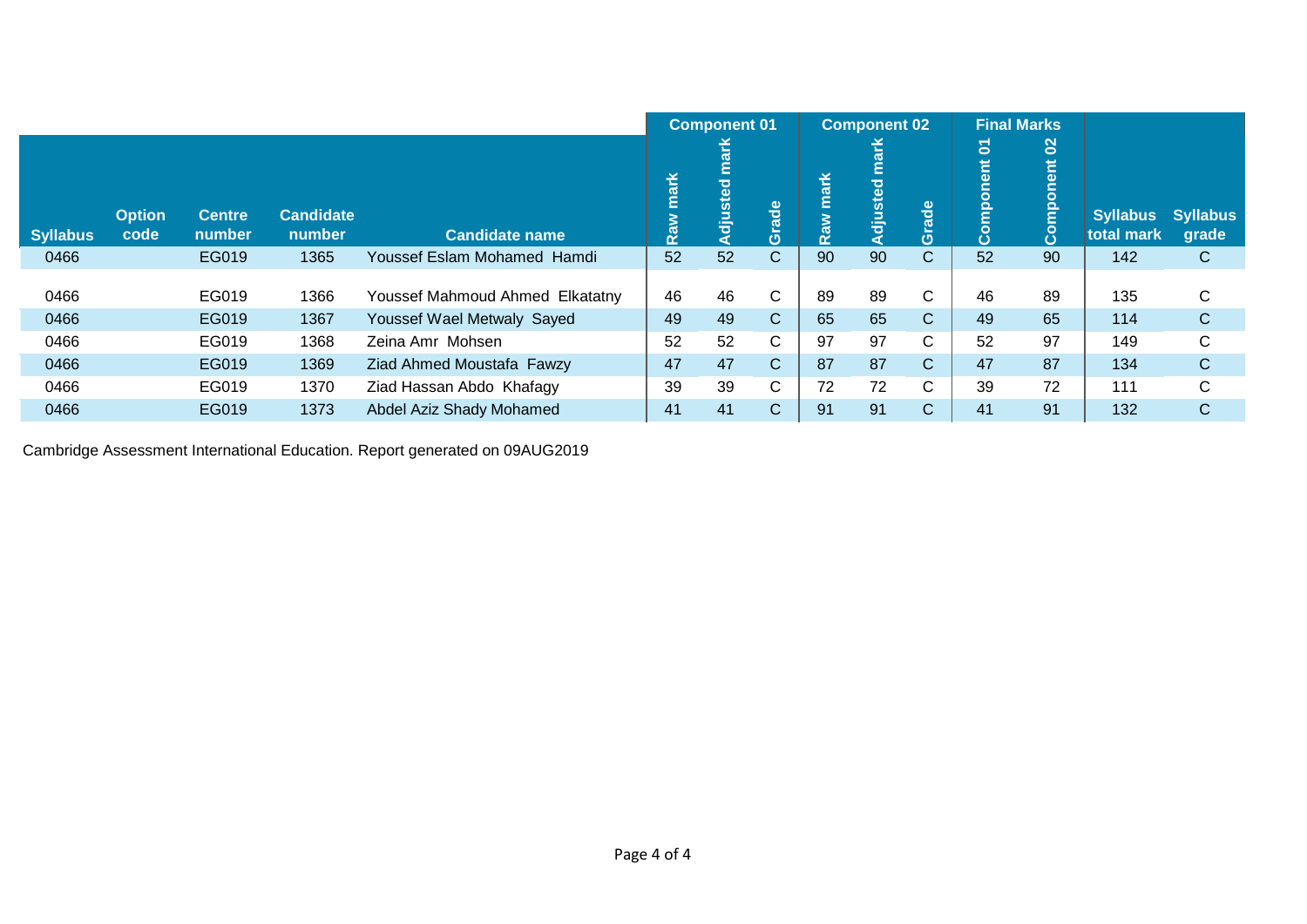#### **June 2019 Component Marks Report for Centre EG019 Syllabus 0469 PHYSICS**

|                 |                       |                         |                            |                                               |             | <b>Component 01</b> |                         | <b>Component 03</b> |               |              |                 | <b>Component 06</b> |                |              | <b>Final Marks</b> |                 |                                  |                          |
|-----------------|-----------------------|-------------------------|----------------------------|-----------------------------------------------|-------------|---------------------|-------------------------|---------------------|---------------|--------------|-----------------|---------------------|----------------|--------------|--------------------|-----------------|----------------------------------|--------------------------|
| <b>Syllabus</b> | <b>Option</b><br>code | <b>Centre</b><br>number | <b>Candidate</b><br>number | <b>Candidate name</b>                         | mark<br>Raw | Adjusted mark       | Grade                   | Raw mark            | Adjusted marl | Grade        | Raw mark        | Adjusted mark       | Grade          | Component 01 | Component 03       | Component 06    | <b>Syllabus</b><br>total<br>mark | <b>Syllabus</b><br>grade |
| 0469            | GX                    | EG019                   | 1301                       | Abdel Rahman Mohamed Kamal                    | 31          | 31                  | $\overline{\mathsf{C}}$ | 60                  | 60            | C            | $\overline{23}$ | $\overline{23}$     | $\mathsf{C}$   | 46.5         | 75                 | $\overline{23}$ | 145                              | C                        |
| 0469            | <b>GX</b>             | EG019                   | 1303                       | Abdelrahman Ahmed Bahloul                     | 32          | 32                  | $\mathbf{C}$            | 63                  | 63            | $\mathbf C$  | 21              | 21                  | $\mathsf{C}$   | 48           | 78.8               | 21              | 148                              | $\mathsf C$              |
|                 |                       |                         |                            | Abdelrahman Mohammed Shawki                   |             |                     |                         |                     |               |              |                 |                     |                |              |                    |                 |                                  |                          |
| 0469            | GX                    | EG019                   | 1304                       | Abdelsalam Mohammed Attman                    | 39          | 39                  | C                       | 75                  | 75            | $\mathsf{C}$ | 30              | 30                  | $\mathsf{C}$   | 58.5         | 93.8               | 30              | 182                              | C                        |
| 0469            | <b>GX</b>             | EG019                   | 1305                       | Ahmed Ihab Abdelmeguid Khalifa                | 39          | 39                  | $\mathsf C$             | 79                  | 79            | $\mathbf C$  | 33              | 33                  | $\mathsf{C}$   | 58.5         | 98.8               | 33              | 190                              | $\mathsf C$              |
| 0469            | GX                    | EG019                   | 1306                       | Ahmed Ihab Ibrahim Aboueleyoun                | 36          | 36                  | $\mathsf C$             | 67                  | 67            | C            | 18              | 18                  | C              | 54           | 83.8               | 18              | 156                              | C                        |
| 0469            | <b>GX</b>             | EG019                   | 1307                       | Ahmed Mohamed Ahmed Hussien<br><b>Elserse</b> | 26          | 26                  | $\mathsf C$             | 54                  | 54            | $\mathbf C$  | 11              | 11                  | F              | 39           | 67.5               | 11              | 118                              | $\mathbf C$              |
| 0469            | GX                    | EG019                   | 1308                       | Ahmed Mohamed Khairy Hussein                  | 26          | 26                  | $\mathsf C$             | 49                  | 49            | $\mathbf C$  | 24              | 24                  | $\mathbf C$    | 39           | 61.3               | 24              | 124                              | C                        |
| 0469            | <b>GX</b>             | EG019                   | 1309                       | Ahmed Mohamed Mohamed El<br>Wasseef           | 30          | 30                  | $\mathsf C$             | 63                  | 63            | $\mathbf C$  | 24              | 24                  | $\mathbf C$    | 45           | 78.8               | 24              | 148                              | $\mathbf C$              |
| 0469            | <b>GX</b>             | EG019                   | 1310                       | Ahmed Mohsen Elmokadem                        | 31          | 31                  | C                       | 64                  | 64            | С            | 26              | 26                  | C              | 46.5         | 80                 | 26              | 153                              | С                        |
| 0469            | <b>GX</b>             | EG019                   | 1311                       | Ali Amr Abdelrehim                            | 26          | 26                  | $\mathsf C$             | 55                  | 55            | $\mathbf C$  | 14              | 14                  | E              | 39           | 68.8               | 14              | 122                              | C                        |
| 0469            | GX                    | EG019                   | 1312                       | Ali Gamal Mohamed Ahmed                       | 18          | 18                  | F                       | 37                  | 37            | E.           | 9               | 9                   | G              | 27           | 46.3               | 9               | 82                               | F                        |
| 0469            | <b>GX</b>             | EG019                   | 1313                       | Amira Mohamed Essam                           | 36          | 36                  | $\mathsf{C}$            | 72                  | 72            | $\mathsf{C}$ | 34              | 34                  | $\mathsf{C}$   | 54           | 90                 | 34              | 178                              | $\mathbf C$              |
| 0469            | GX                    | EG019                   | 1314                       | Amr Tamer Ahmed Mounir                        | 21          | 21                  | D                       | 45                  | 45            | D            | 21              | 21                  | C              | 31.5         | 56.3               | 21              | 109                              | D                        |
| 0469            | <b>GX</b>             | EG019                   | 1315                       | Antwan Michael Fayek                          | 23          | 23                  | D                       | 57                  | 57            | $\mathbf C$  | 20              | 20                  | $\mathbf C$    | 34.5         | 71.3               | 20              | 126                              | $\mathsf C$              |
| 0469            | GX                    | EG019                   | 1316                       | Aseel Ahmed Ibrahim Soliman                   | 29          | 29                  | С                       | 61                  | 61            | С            | 21              | 21                  | С              | 43.5         | 76.3               | 21              | 141                              | $\mathsf{C}$             |
| 0469            | <b>GX</b>             | EG019                   | 1317                       | Bassant Mohammed Abdou Hanafy                 | 33          | 33                  | $\mathsf C$             | 68                  | 68            | $\mathbf C$  | 28              | 28                  | $\overline{C}$ | 49.5         | 85                 | 28              | 163                              | $\mathsf C$              |
| 0469            | GX                    | EG019                   | 1318                       | <b>Belal Hatem Fawzi</b>                      | 29          | 29                  | C                       | 57                  | 57            | С            | 23              | 23                  | C              | 43.5         | 71.3               | 23              | 138                              | С                        |
| 0469            | <b>GX</b>             | EG019                   | 1319                       | Danny Victor Mounir                           | 33          | 33                  | $\mathsf C$             | 67                  | 67            | $\mathsf{C}$ | 24              | 24                  | $\mathsf{C}$   | 49.5         | 83.8               | 24              | 157                              | $\mathsf C$              |
| 0469            | GX                    | EG019                   | 1320                       | Dina Hesham Mounir Zaki                       | 29          | 29                  | C                       | 50                  | 50            | С            | 11              | 11                  | F              | 43.5         | 62.5               | 11              | 117                              | C                        |
| 0469            | <b>GX</b>             | EG019                   | 1321                       | Farah Ibrahim Mohamed Allam                   | 17          | 17                  | F                       | 35                  | 35            | E.           | 17              | 17                  | D              | 25.5         | 43.8               | 17              | 86                               | E                        |
| 0469            | GX                    | EG019                   | 1322                       | Farida Alaa Mahmoud Dakroury                  | 33          | 33                  | C                       | 64                  | 64            | С            | 20              | 20                  | C              | 49.5         | 80                 | 20              | 150                              | C                        |
| 0469            | <b>GX</b>             | EG019                   | 1323                       | Farida Khaled Ebn Elwalid                     | 17          | 17                  | F                       | 39                  | 39            | E.           | 19              | 19                  | $\mathsf{C}$   | 25.5         | 48.8               | 19              | 93                               | E                        |
| 0469            | GX                    | EG019                   | 1324                       | Gamila Mostafa Mahmoud                        | 33          | 33                  | $\mathsf C$             | 64                  | 64            | С            | 27              | 27                  | C              | 49.5         | 80                 | 27              | 157                              | С                        |
| 0469            | GX                    | EG019                   | 1325                       | Hamza Ahmed M. Mounir Elgohary                | 28          | 28                  | $\mathsf C$             | 57                  | 57            | $\mathbf C$  | 17              | 17                  | D              | 42           | 71.3               | 17              | 130                              | C                        |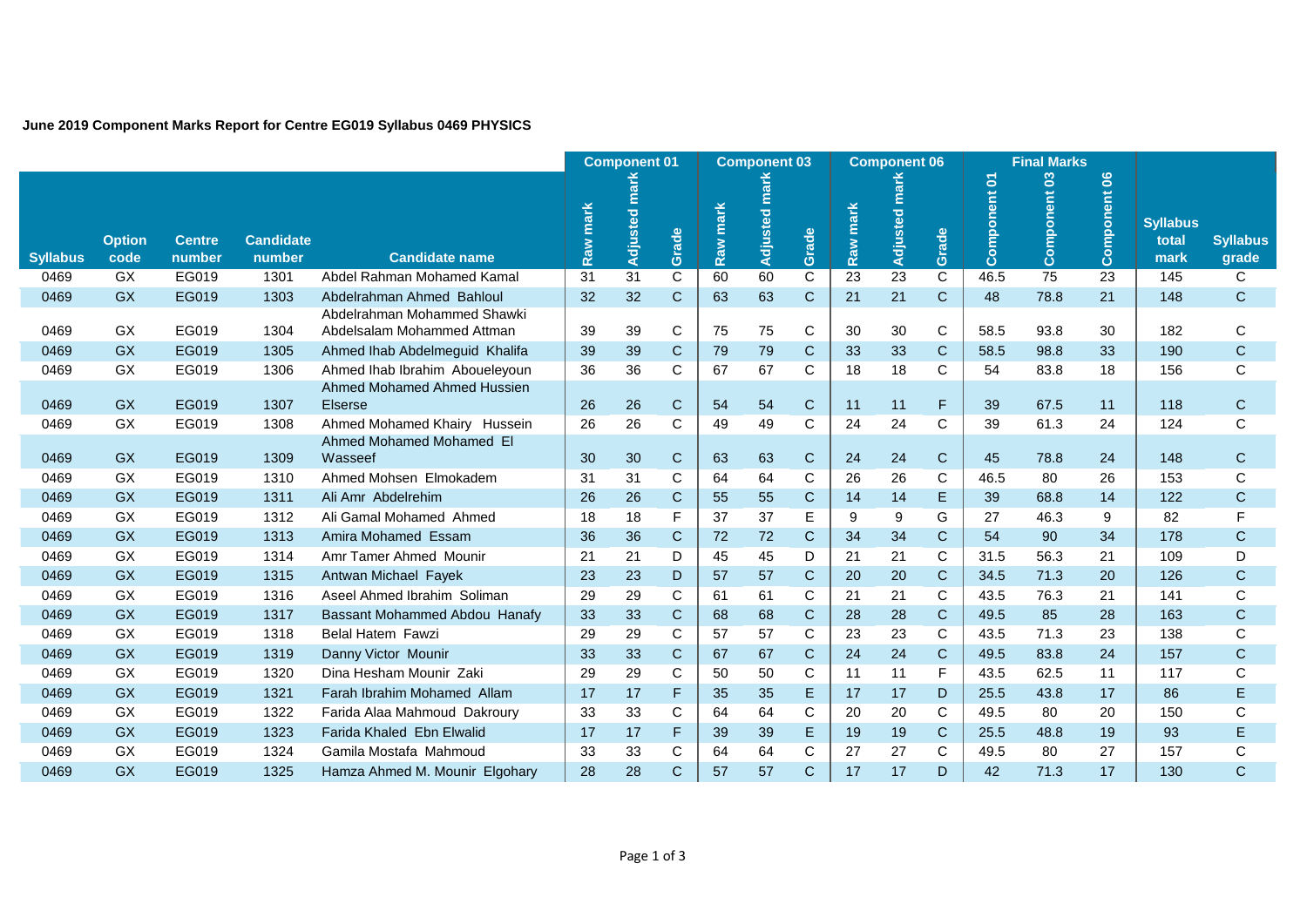|                 |                       |                         |                            |                                           | <b>Component 01</b> |                  | <b>Component 03</b> |          |                     |              | <b>Component 06</b> |                     | <b>Final Marks</b> |              |              |              |                                  |                          |
|-----------------|-----------------------|-------------------------|----------------------------|-------------------------------------------|---------------------|------------------|---------------------|----------|---------------------|--------------|---------------------|---------------------|--------------------|--------------|--------------|--------------|----------------------------------|--------------------------|
| <b>Syllabus</b> | <b>Option</b><br>code | <b>Centre</b><br>number | <b>Candidate</b><br>number | <b>Candidate name</b>                     | Raw mark            | mark<br>Adjusted | Grade               | Raw mark | <b>Adjusted mar</b> | Grade        | Raw mark            | <b>Adjusted mar</b> | Grade              | Component 01 | Component 03 | Component 06 | <b>Syllabus</b><br>total<br>mark | <b>Syllabus</b><br>grade |
| 0469            | GX                    | EG019                   | 1326                       | Hussein Mohamed Abdel-Fatah<br>Dawood     | 34                  | 34               | $\mathsf C$         | 67       | 67                  | С            | 25                  | 25                  | C                  | 51           | 83.8         | 25           | 160                              | $\mathbf C$              |
|                 |                       |                         |                            | Hussien Mohamed Abdallah                  |                     |                  |                     |          |                     |              |                     |                     |                    |              |              |              |                                  |                          |
| 0469            | <b>GX</b>             | EG019                   | 1327                       | Abdelrahman                               | 28                  | 28               | $\mathsf C$         | 56       | 56                  | $\mathbf{C}$ | 17                  | 17                  | D                  | 42           | 70           | 17           | 129                              | $\mathbf C$              |
| 0469            | GX                    | EG019                   | 1328                       | Ihab Ahmed Mohamed Ahab                   | 29                  | 29               | C                   | 60       | 60                  | $\mathbf C$  | 24                  | 24                  | $\mathsf{C}$       | 43.5         | 75           | 24           | 143                              | $\mathbf C$              |
| 0469            | <b>GX</b>             | EG019                   | 1329                       | Jana Ahmed Hafez                          | 34                  | 34               | $\mathsf{C}$        | 64       | 64                  | C            | 26                  | 26                  | $\mathbf C$        | 51           | 80           | 26           | 157                              | $\mathbf C$              |
| 0469            | GX                    | EG019                   | 1330                       | Jana Hatem Mahmoud Taher                  | 22                  | 22               | D                   | 54       | 54                  | С            | 18                  | 18                  | $\mathsf{C}$       | 33           | 67.5         | 18           | 119                              | $\mathbf C$              |
| 0469            | <b>GX</b>             | EG019                   | 1331                       | Jana Hazem Fawzy                          | 20                  | 20               | E                   | 41       | 41                  | E            | 15                  | 15                  | D                  | 30           | 51.3         | 15           | 96                               | E                        |
| 0469            | GX                    | EG019                   | 1332                       | Jana Tarek Fekry Mostafa                  | 37                  | 37               | C                   | 68       | 68                  | C            | 27                  | 27                  | C                  | 55.5         | 85           | 27           | 168                              | $\mathbf C$              |
| 0469            | <b>GX</b>             | EG019                   | 1333                       | Jana Tarek Salah Ali                      | 18                  | 18               | F                   | 48       | 48                  | $\mathsf C$  | 17                  | 17                  | D                  | 27           | 60           | 17           | 104                              | $\mathsf D$              |
| 0469            | GX                    | EG019                   | 1334                       | Kareem Ahmed Mustafa Ahmed<br>Shoaib      | 36                  | 36               | $\mathsf C$         | 65       | 65                  | С            | 22                  | 22                  | $\mathbf C$        | 54           | 81.3         | 22           | 157                              | $\mathbf C$              |
| 0469            | <b>GX</b>             | EG019                   | 1335                       | Karem Yasser Mohamed Emam                 | 25                  | 25               | $\mathsf C$         | 45       | 45                  | D            | 13                  | 13                  | $\mathsf E$        | 37.5         | 56.3         | 13           | 107                              | $\mathsf D$              |
| 0469            | GX                    | EG019                   | 1336                       | Karim Osama Abdelmoniem                   | 20                  | 20               | E                   | 39       | 39                  | Е            | 9                   | 9                   | G                  | 30           | 48.8         | 9            | 88                               | E                        |
| 0469            | <b>GX</b>             | EG019                   | 1337                       | Madeeh Mohamed Sobhi Abdelghani           | 28                  | 28               | $\mathsf C$         | 49       | 49                  | $\mathbf C$  | 14                  | 14                  | E                  | 42           | 61.3         | 14           | 117                              | $\mathbf C$              |
| 0469            | GX                    | EG019                   | 1338                       | Mahdy Mohamed Mohamed Elmahdy<br>Abdullah | 25                  | 25               | $\mathsf C$         | 59       | 59                  | $\mathbf C$  | 23                  | 23                  | $\mathbf C$        | 37.5         | 73.8         | 23           | 134                              | $\mathbf C$              |
| 0469            | <b>GX</b>             | EG019                   | 1339                       | Mahmoud Alaa Eldin Mahmoud<br>Elgebeily   | 29                  | 29               | $\mathsf{C}$        | 54       | 54                  | $\mathbf C$  | 17                  | 17                  | D                  | 43.5         | 67.5         | 17           | 128                              | $\mathbf C$              |
| 0469            | GX                    | EG019                   | 1340                       | Malak Ahmed Abdel Sattar                  | 33                  | 33               | $\mathsf C$         | 72       | 72                  | $\mathbf C$  | 22                  | 22                  | $\mathbf C$        | 49.5         | 90           | 22           | 162                              | $\mathbf C$              |
| 0469            | <b>GX</b>             | EG019                   | 1341                       | Mariam Khaled Mohyeddin                   | 26                  | 26               | C                   | 49       | 49                  | C            | 17                  | 17                  | D                  | 39           | 61.3         | 17           | 117                              | $\mathbf C$              |
| 0469            | GX                    | EG019                   | 1342                       | Mazen Ahmed Fouad Abdelwahab              | 26                  | 26               | $\mathsf C$         | 53       | 53                  | C            | 12                  | 12                  | F                  | 39           | 66.3         | 12           | 117                              | $\mathbf C$              |
| 0469            | <b>GX</b>             | EG019                   | 1343                       | Mazen Hany Ahmed Gaber                    | 32                  | 32               | $\mathbf C$         | 62       | 62                  | C            | 26                  | 26                  | $\mathsf{C}$       | 48           | 77.5         | 26           | 152                              | $\mathbf C$              |
| 0469            | GX                    | EG019                   | 1344                       | Mazen Wael Aboubakr                       | 9                   | $\boldsymbol{9}$ | U                   | 19       | 19                  | U            | 9                   | $\boldsymbol{9}$    | G                  | 13.5         | 23.8         | 9            | 46                               | $\sf U$                  |
| 0469            | <b>GX</b>             | EG019                   | 1345                       | <b>Mohamed Mahmoud Younes</b>             | 29                  | 29               | C                   | 59       | 59                  | C            | 20                  | 20                  | $\mathbf C$        | 43.5         | 73.8         | 20           | 137                              | $\mathbf C$              |
| 0469            | GX                    | EG019                   | 1346                       | Mohamed Medhat Mohamed Elsayed            | 37                  | 37               | C                   | 70       | 70                  | C            | 31                  | 31                  | $\mathbf C$        | 55.5         | 87.5         | 31           | 174                              | $\mathbf C$              |
| 0469            | <b>GX</b>             | EG019                   | 1347                       | <b>Mohamed Wael Nabih</b>                 | 28                  | 28               | $\mathbf C$         | 57       | 57                  | $\mathbf C$  | 19                  | 19                  | $\mathbf C$        | 42           | 71.3         | 19           | 132                              | $\mathbf C$              |
| 0469            | GX                    | EG019                   | 1348                       | Nadin Soliman Gouda Soliman<br>Dessouky   | 29                  | 29               | $\mathsf C$         | 53       | 53                  | C            | 16                  | 16                  | D                  | 43.5         | 66.3         | 16           | 126                              | $\mathbf C$              |